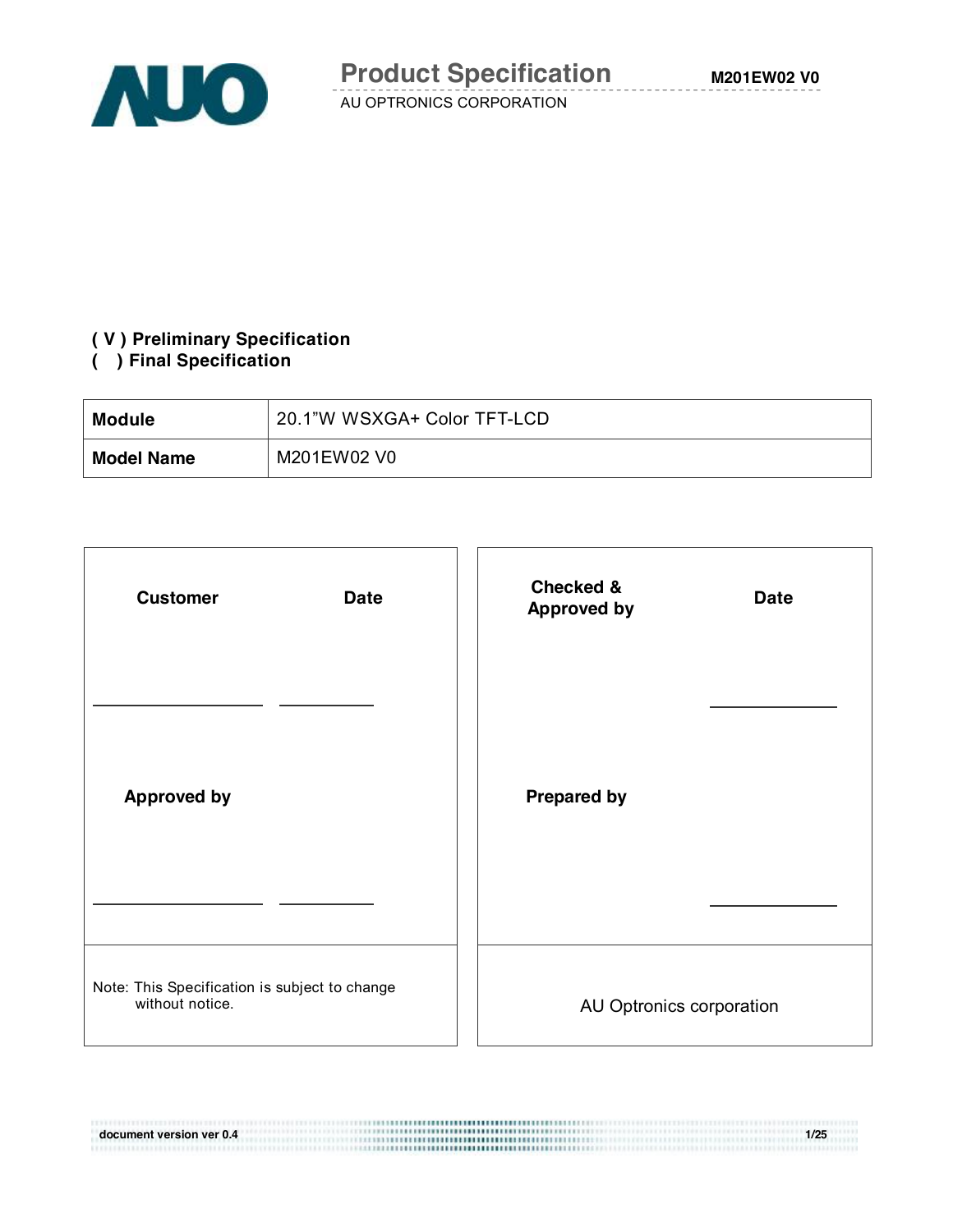

M201EW02 V0

AU OPTRONICS CORPORATION

# **Contents**

| 7.2 Backlight Unit | .21 |
|--------------------|-----|
|                    |     |
|                    |     |
|                    |     |
|                    |     |

 $2/25$   $2/25$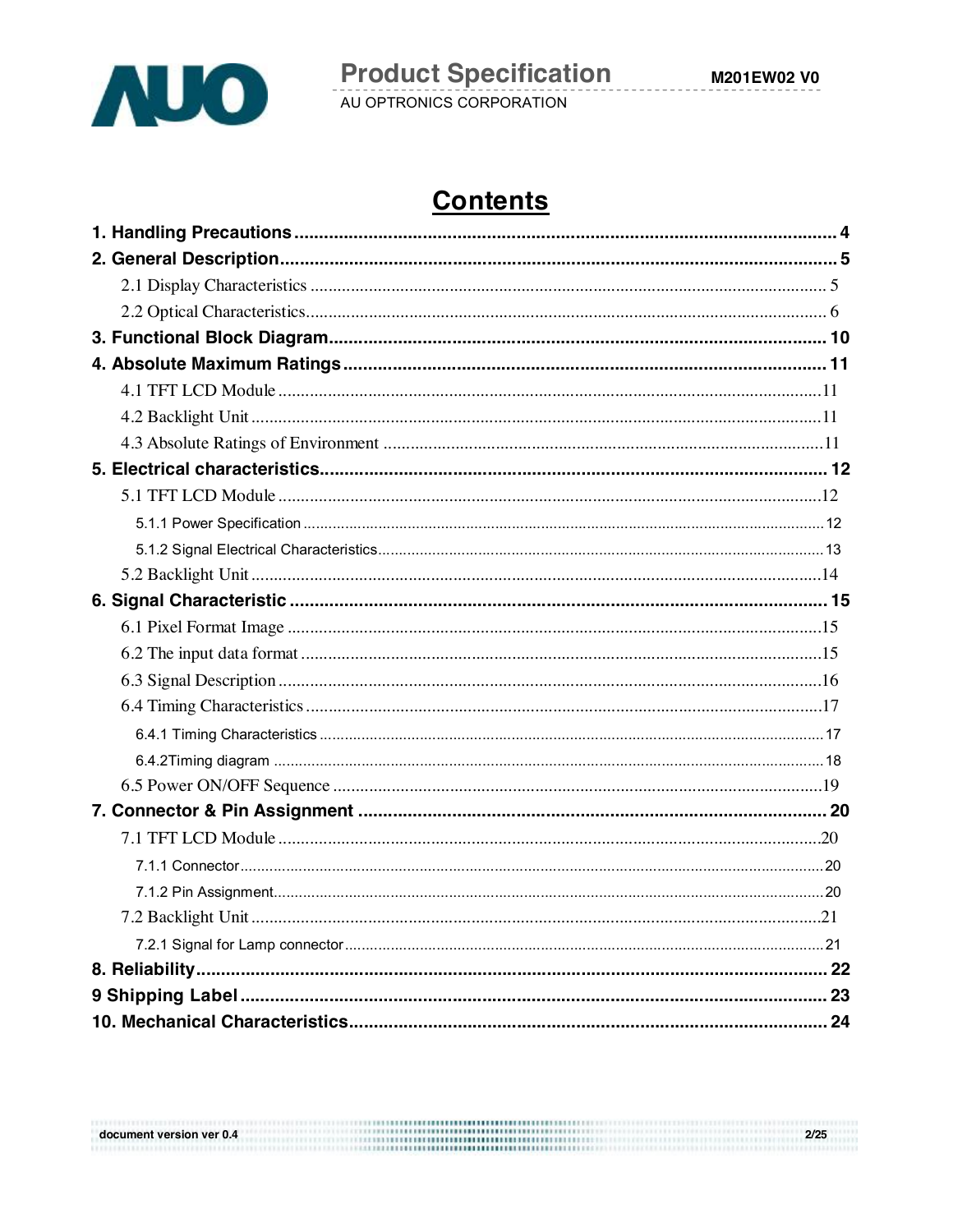

# **Record of Revision**

| <b>Version and</b><br><b>Date</b> | Page | Old description                                                                                                | <b>New Description</b>                                                                              | Remark |
|-----------------------------------|------|----------------------------------------------------------------------------------------------------------------|-----------------------------------------------------------------------------------------------------|--------|
| 0.1 2006/06/01                    | All  | First Edition for Customer                                                                                     | All                                                                                                 |        |
| 0.2 2006/06/29                    | 14   | CCFL Frequency Typ:41 (KHz)                                                                                    | CCFL Frequency Min: 40 (KHz)<br>Typ: 55 (KHz)<br>Max: 80 (KHz)                                      |        |
|                                   | 19   | Power on/off sequence T6= 100 ms                                                                               | Power on/off sequence T6= 10 ms                                                                     |        |
| 0.32006/07/03                     | 6    | Viewing Angle TBD/TBD/TBD/TBD                                                                                  | Viewing angle 80/80/80/80                                                                           |        |
|                                   | 19   | Power on/off sequence T6= 10 ms                                                                                | Power on/off sequence T6= 100ms                                                                     |        |
| 0.42006/07/19                     | 6    | Response Time Rising Time = TBD (Typ)<br>Falling Time = TBD (Typ)<br>Rising + Falling = $TBD$ (Typ)            | Response Time Rising Time = 3.6 (Typ)<br>Falling Time = $1.4$ (Typ)<br>Rising + Falling = $5$ (Typ) |        |
|                                   | 6    | Response Time Rising Time = -- (Max)<br>Falling Time = $-(-$ (Max)<br>Rising + Falling = $-(-$ (Max)           | Response Time Rising Time = 5.7 (Max)<br>Falling Time = $2.3$ (Max)<br>Rising + Falling = $8$ (Max) |        |
|                                   | 8    | Note 5: Definition of Cross Talk (CT)<br><sup>on</sup> ≯O Perr O <mark>P</mark> <sub>want</sub> oo<br>$2\pi/2$ | Note 5: Definition of Cross Talk (CT)                                                               |        |
|                                   |      |                                                                                                                |                                                                                                     |        |
|                                   |      |                                                                                                                |                                                                                                     |        |
|                                   |      |                                                                                                                |                                                                                                     |        |
|                                   |      |                                                                                                                |                                                                                                     |        |
|                                   |      |                                                                                                                |                                                                                                     |        |
|                                   |      |                                                                                                                |                                                                                                     |        |
|                                   |      |                                                                                                                |                                                                                                     |        |
|                                   |      |                                                                                                                |                                                                                                     |        |
|                                   |      |                                                                                                                |                                                                                                     |        |
|                                   |      |                                                                                                                |                                                                                                     |        |

**document version ver 0.4 3/25** 

**M201EW02 V0**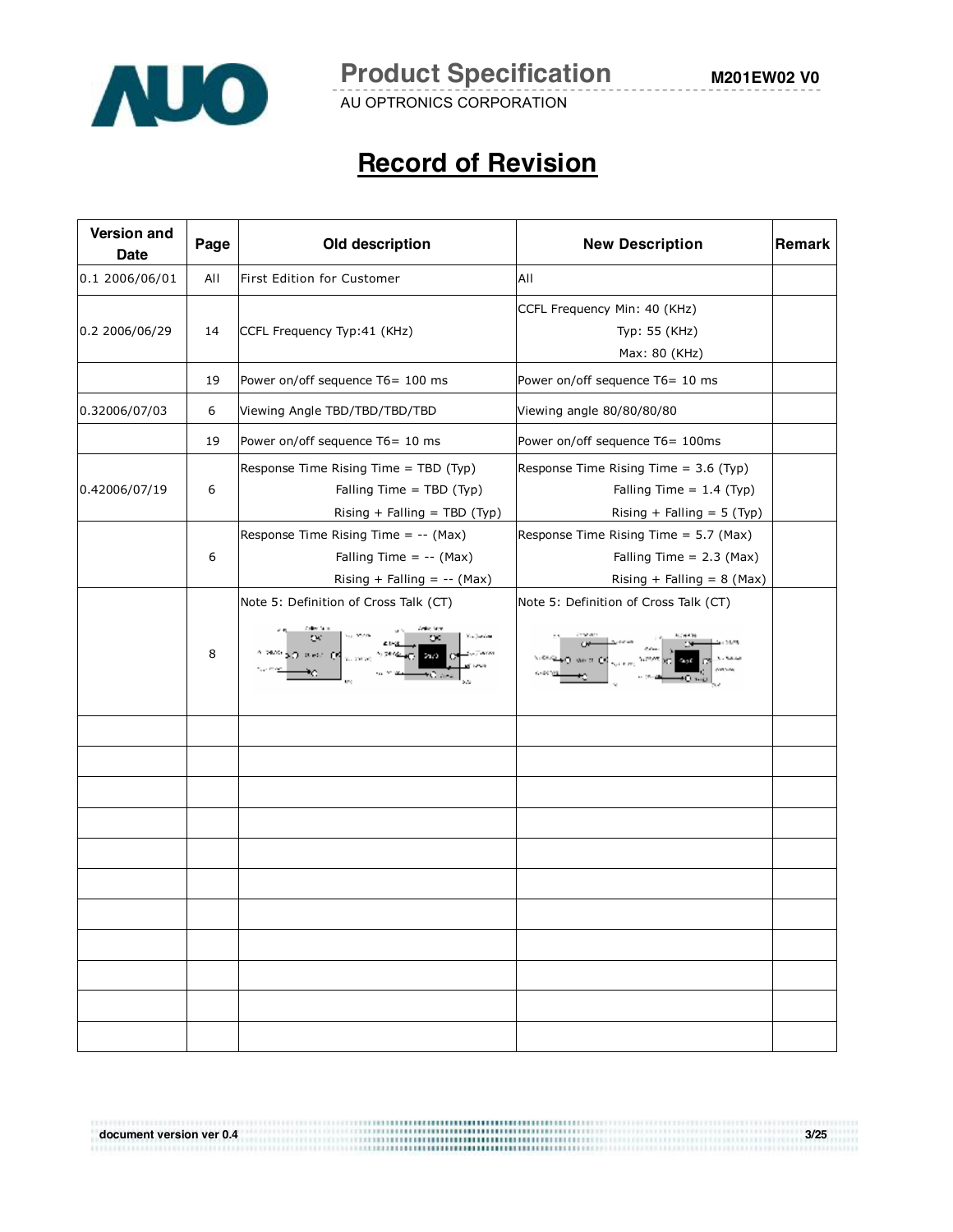

## **1. Handling Precautions**

- 1) Since front polarizer is easily damaged, pay attention not to scratch it.
- 2) Be sure to turn off power supply when inserting or disconnecting from input connector.
- 3) Wipe off water drop immediately. Long contact with water may cause discoloration or spots.
- 4) When the panel surface is soiled, wipe it with absorbent cotton or other soft cloth.
- 5) Since the panel is made of glass, it may break or crack if dropped or bumped on hard surface.
- 6) Since CMOS LSI is used in this module, take care of static electricity and insure human earth when handling.
- 7) Do not open or modify the Module Assembly.
- 8) Do not press the reflector sheet at the back of the module to any directions.
- 9) In case if a Module has to be put back into the packing container slot after once it was taken out from the container, do not press the center of the CCFL reflector edge. Instead, press at the far ends of the CCFL Reflector edge softly. Otherwise the TFT Module may be damaged.
- 10) At the insertion or removal of the Signal Interface Connector, be sure not to rotate nor tilt the Interface Connector of the TFT Module.
- 11)After installation of the TFT Module into an enclosure, do not twist nor bend the TFT Module even momentary. At designing the enclosure, it should be taken into consideration that no bending/twisting forces are applied to the TFT Module from outside. Otherwise the TFT Module may be damaged.
- 12) Cold cathode fluorescent lamp in LCD contains a small amount of mercury. Please follow local ordinances or regulations for disposal.
- 13) Small amount of materials having no flammability grade is used in the LCD module. The LCD module should be supplied by power complied with requirements of Limited Power Source (IEC60950 or UL1950), or be applied exemption.
- 14) The LCD module is designed so that the CCFL in it is supplied by Limited Current Circuit (IEC60950 or UL1950). Do not connect the CCFL in Hazardous Voltage Circuit.

**document version ver 0.4 4/25**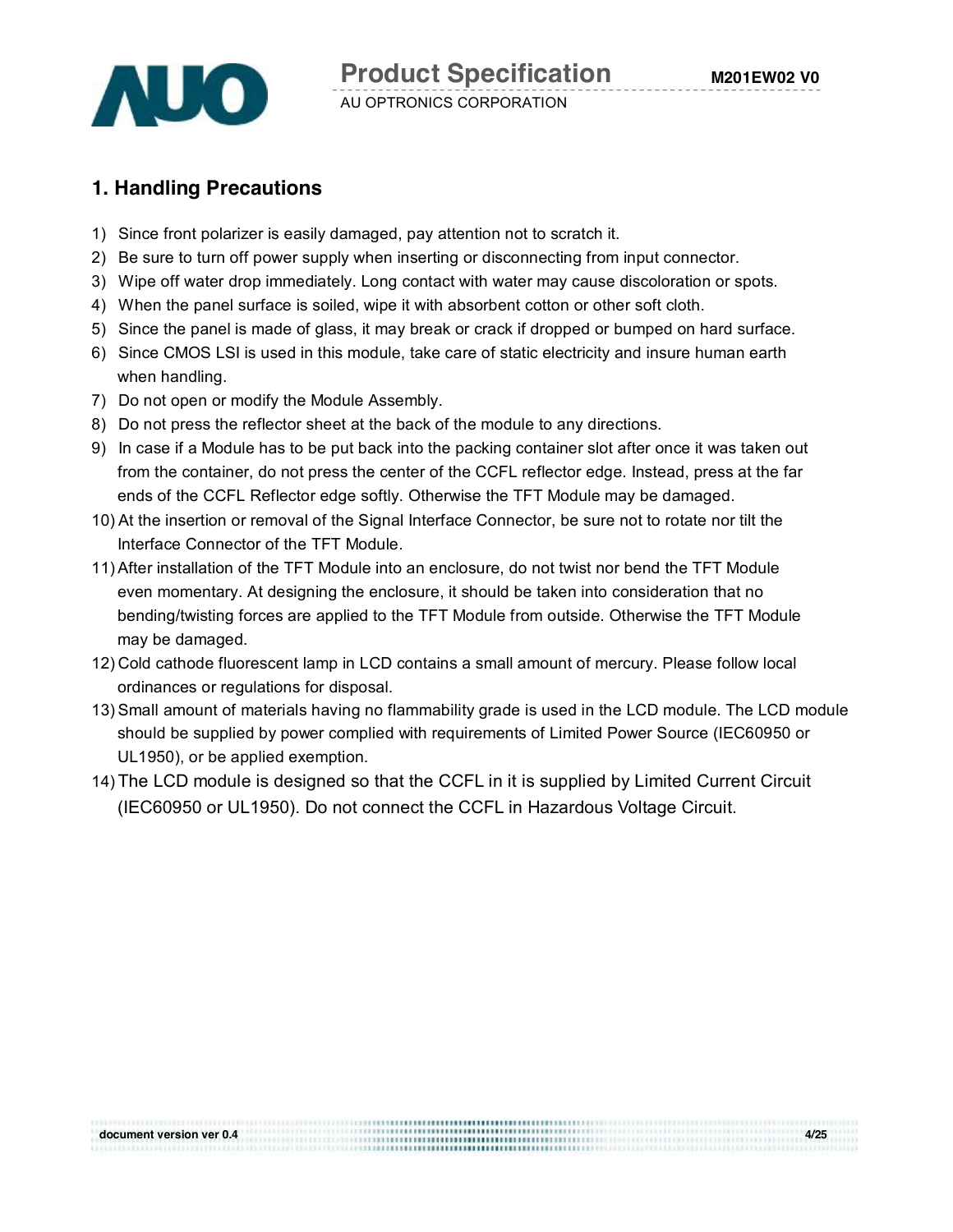

### **2. General Description**

This specification applies to the 20.1 inch-wide Color TFT-LCD Module M201EW02 v.0.

The display supports the WSXGA+ (1680(H) x 1050(V)) screen format and 16.7M colors (RGB 6-bits+Hi-RFC data).

All input signals are 2 Channel LVDS interface compatible.

This module does not contain an inverter card for backlight.

### **2.1 Display Characteristics**

The following items are characteristics summary on the table under 25 ℃ condition:

| <b>ITEMS</b>                 | Unit                                    | <b>SPECIFICATIONS</b>                   |
|------------------------------|-----------------------------------------|-----------------------------------------|
| Screen Diagonal              | [mm]                                    | 511.13 (20.1"Wide)                      |
| Active Area                  | $\lceil mm \rceil$                      | 433.44 (H) x 270.90(V)                  |
| Pixels H x V                 |                                         | 1680(x3) x 1050                         |
| <b>Pixel Pitch</b>           | [mm]                                    | 0.258 (per one triad) x 0.258           |
| Pixel Arrangement            |                                         | R.G.B. Vertical Stripe                  |
| Display Mode                 |                                         | Normally White                          |
| White Luminance (Center)     | [cd/m $^{2}$ ]                          | 300cd/m2 @ 6.0mA<br>(Typ)               |
| <b>Contrast Ratio</b>        |                                         | 800: 1 (Typ)                            |
| <b>Optical Response Time</b> | [msec]                                  | 5ms (Typ, on/off)                       |
| Nominal Input Voltage VCC    | [Volt]                                  | $+5.0 V$                                |
| Power Consumption            | [Watt]                                  | <b>TBD</b>                              |
| (VCC line + CCFL line)       |                                         |                                         |
| Weight                       | [Grams]                                 | 3300 (Typ)                              |
| <b>Physical Size</b>         | [mm]                                    | 459.4(W) x 296.4(H) x 22.8(D) (Typ)     |
| <b>Electrical Interface</b>  |                                         | Dual Channel LVDS                       |
| Support Color                |                                         | 16.7M colors (RGB 6-bits+Hi-FRC data)   |
| Temperature Range            |                                         |                                         |
| Operating                    | $[^{\circ}C]$                           | 0 to $+50$                              |
| Storage (Shipping)           | $\mathsf{I}^\circ\mathsf{C} \mathsf{I}$ | $-20$ to $+60$                          |
| <b>Surface Treatment</b>     |                                         | Hard-coating (3H), Anti-Glare treatment |
| <b>RoHS</b>                  |                                         | RoHS compliance                         |

**document version ver 0.4** 5/25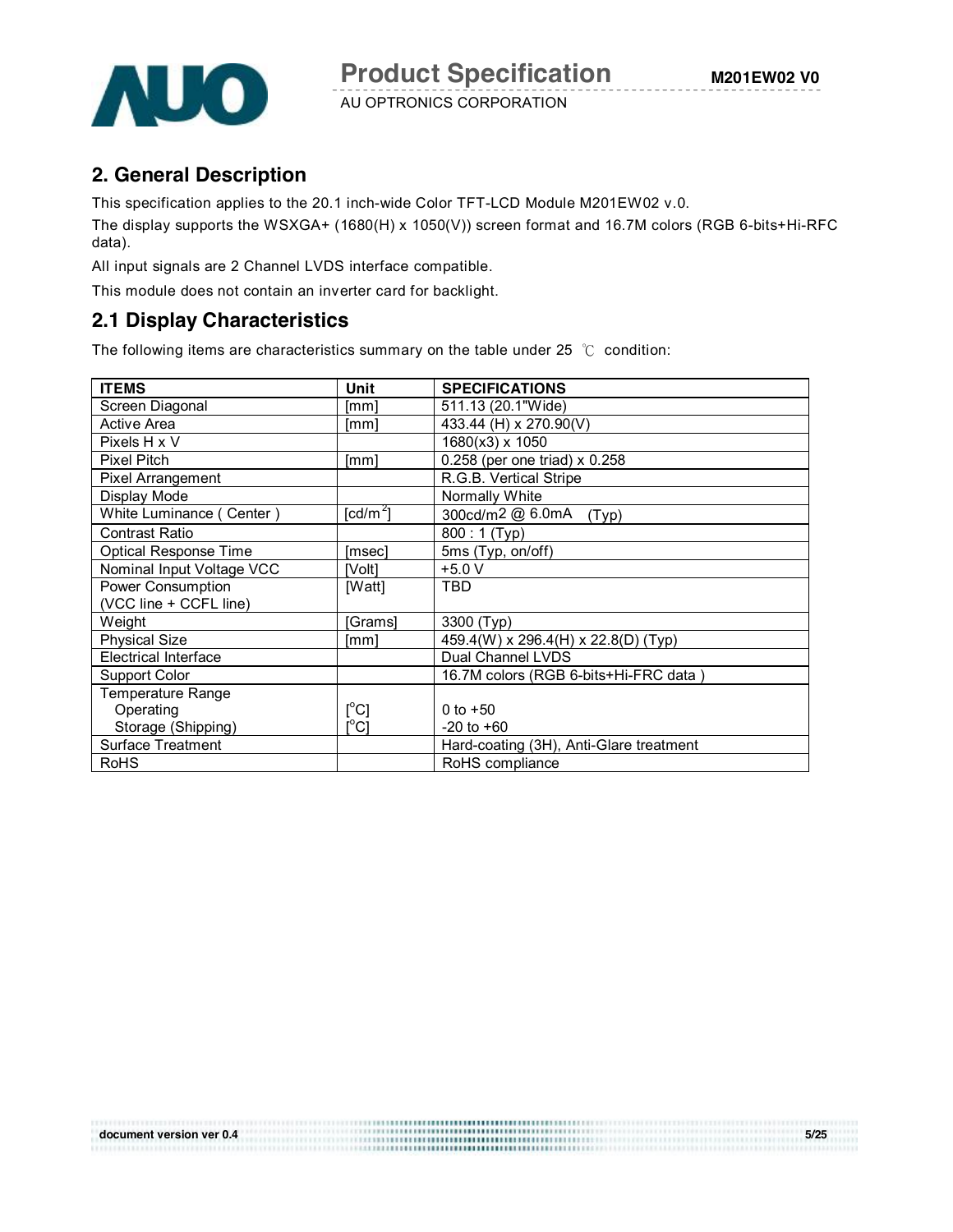

## **2.2 Optical Characteristics**

The optical characteristics are measured under stable conditions at 25 ℃:

| <b>Item</b>                                      | <b>Unit</b>          | <b>Conditions</b>       | Min.           | Typ.  | Max.  | <b>Note</b> |
|--------------------------------------------------|----------------------|-------------------------|----------------|-------|-------|-------------|
| Viewing Angle                                    | [degree]             | Horizontal<br>(Right)   | ÷              | 80    |       |             |
|                                                  | [degree]             | $CR = 10$<br>(Left)     |                | 80    |       |             |
|                                                  | [degree]             | Vertical<br>(Up)        | ÷              | 80    |       | 1           |
|                                                  | [degree]             | $CR = 10$<br>(Down)     | ÷              | 80    |       |             |
| <b>Luminance Uniformity</b>                      | [%]                  |                         | 75             | 80    |       | 2,3         |
| <b>Response Time</b>                             | [msec]               | <b>Rising Time</b>      |                | 3.6   | 5.7   |             |
|                                                  | [msec]               | <b>Falling Time</b>     |                | 1.4   | 2.3   | 4,6         |
|                                                  | [msec]               | Rising + Falling        |                | 5     | 8     |             |
|                                                  |                      | Red x                   | 0.610          | 0.640 | 0.670 |             |
|                                                  |                      | Red y                   | 0.322          | 0.352 | 0.382 |             |
| Color / Chromaticity                             |                      | Green x                 | 0.258          | 0.288 | 0.318 |             |
|                                                  |                      | Green y                 | 0.598          | 0.628 | 0.658 |             |
| Coordinates                                      |                      | Blue x                  | 0.117          | 0.147 | 0.177 | 4           |
| (CIE 1931)                                       |                      | Blue y                  | 0.040          | 0.070 | 0.100 |             |
|                                                  |                      | White x                 | 0.283          | 0.313 | 0.343 |             |
|                                                  |                      | White y                 | 0.299          | 0.329 | 0.359 |             |
| White Luminance at CCFL<br>6.0mA (central point) | [cd/m <sup>2</sup> ] |                         | 240            | 300   |       | 4           |
| Contrast ratio                                   |                      | <b>Normal Direction</b> | $\overline{a}$ | 800   |       | 4           |
| Crosstalk (in75Hz)                               | [%]                  |                         |                |       | 1.5   | 5           |
| Flicker                                          | [dB]                 |                         |                |       | $-20$ | 7           |

Optical Equipment: BM-5A, BM-7, PR880, or equivalent

**document version ver 0.4** 6/25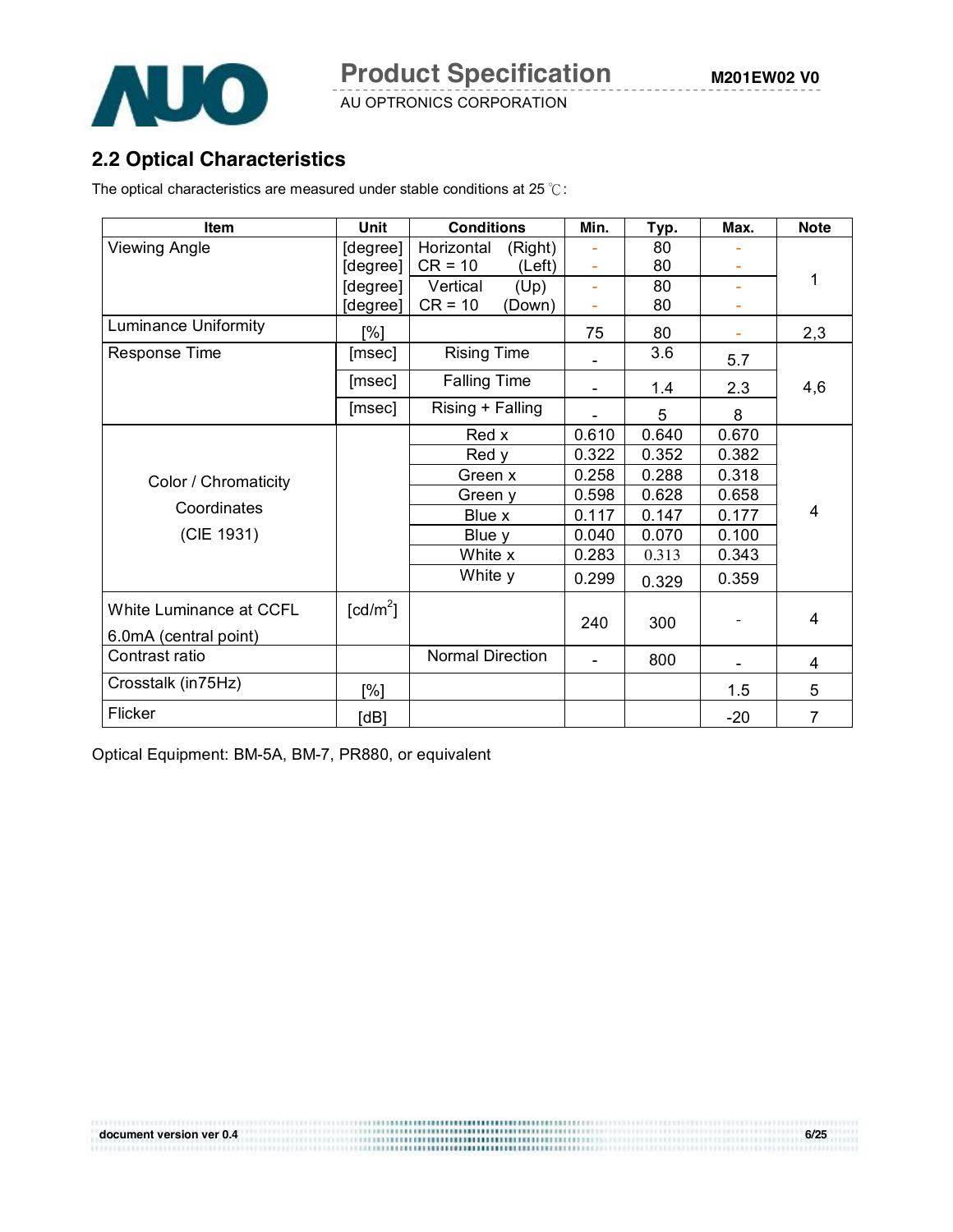

#### Note 1: Definition of viewing angle

Viewing angle is the measurement of contrast ratio  $\geq$  10, at the screen center, over a 180° horizontal and 180° vertical range (off-normal viewing angles). The 180° viewing angle range is broken down as follows; 90° ( $\theta$ ) horizontal left and right and 90° ( $\Phi$ ) vertical, high (up) and low (down). The measurement direction is typically perpendicular to the display surface with the screen rotated about its center to develop the desired measurement viewing angle.



Note 2: 9 points position



Note 3: The luminance uniformity of 9 points is defined by dividing the maximum luminance values by the minimum test point luminance

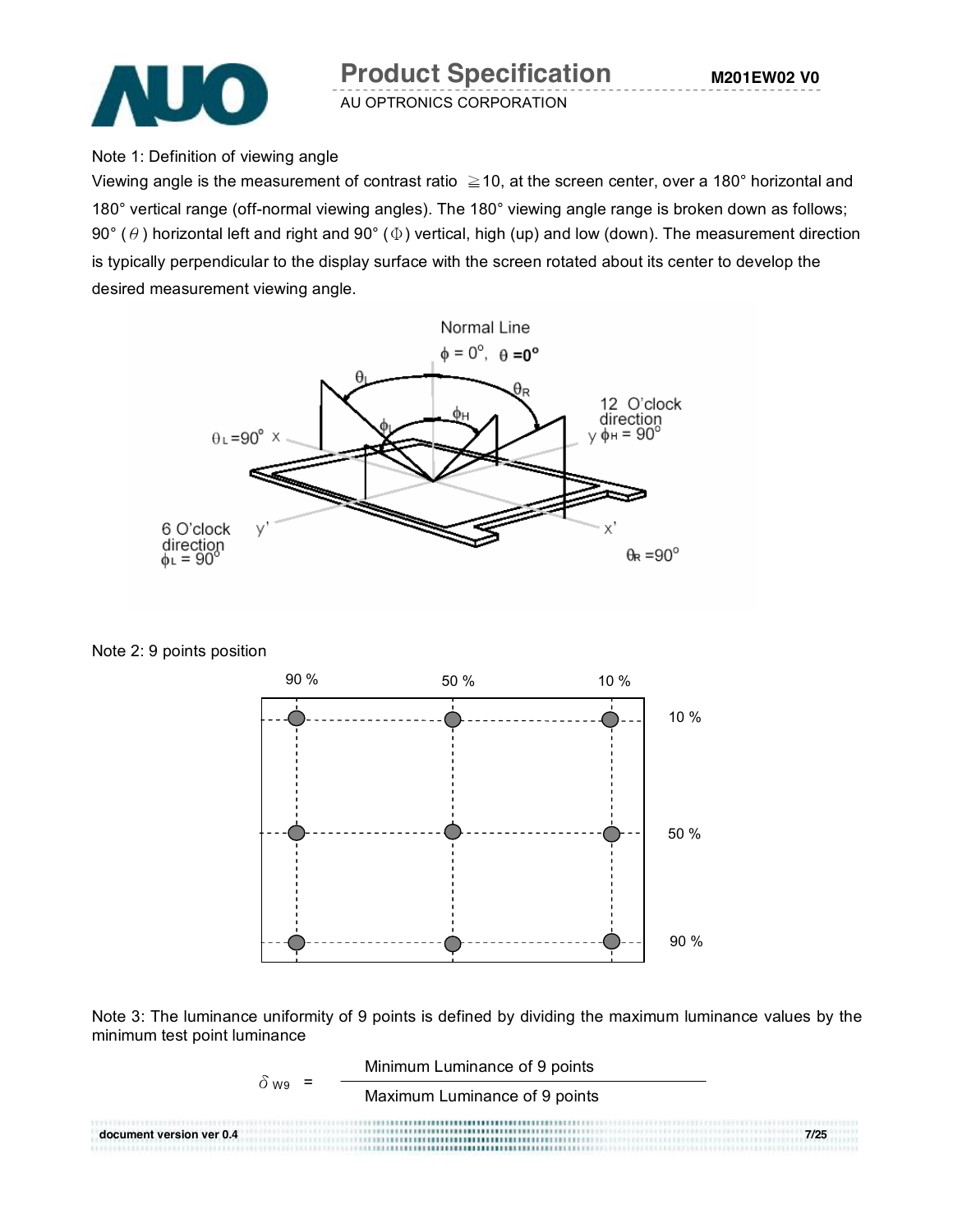

Note 4: Measurement method

The LCD module should be stabilized at given temperature for 30 minutes to avoid abrupt temperature change during measuring. In order to stabilize the luminance, the measurement should be executed after lighting Backlight for 30 minutes in a stable, windless and dark room.



Note 5: Definition of Cross Talk (CT)  $CT = | YB - YA | / YA \times 100 \, (%)$ 

Where

YA = Luminance of measured location without gray level 0 pattern (cd/m2)

YB = Luminance of measured location with gray level 0 pattern (cd/m2)

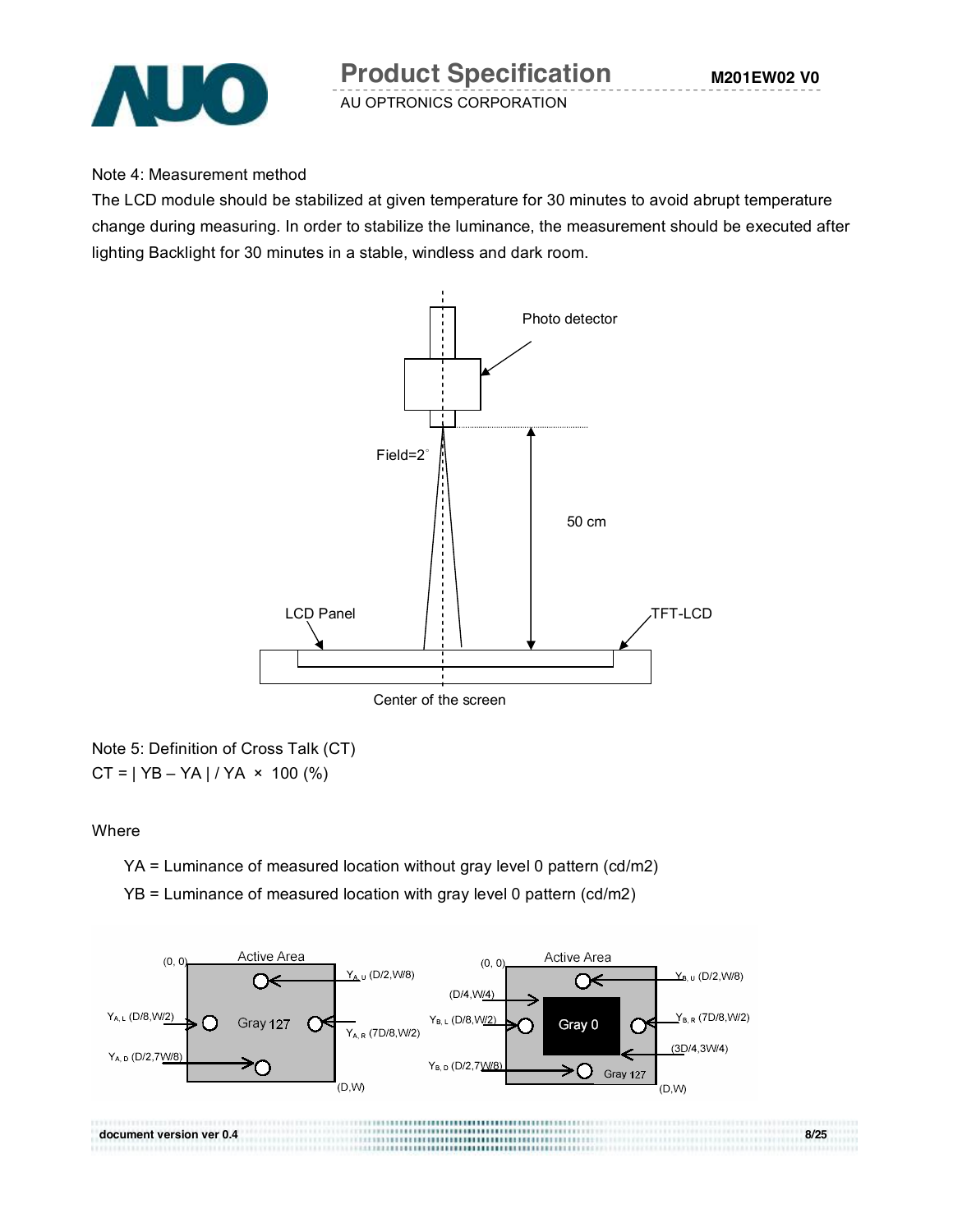

Note 6: Definition of response time:

The output signals of photo detector are measured when the input signals are changed from "Full Black" to "Full White" (rising time), and from "Full White" to "Full Black "(falling time), respectively. The response time is interval between the 10% and 90% of amplitudes. Please refer to the figure as below.



Note 7: Subchecker Pattern



Method: Record dBV & DC value with (WESTAR)TRD-100

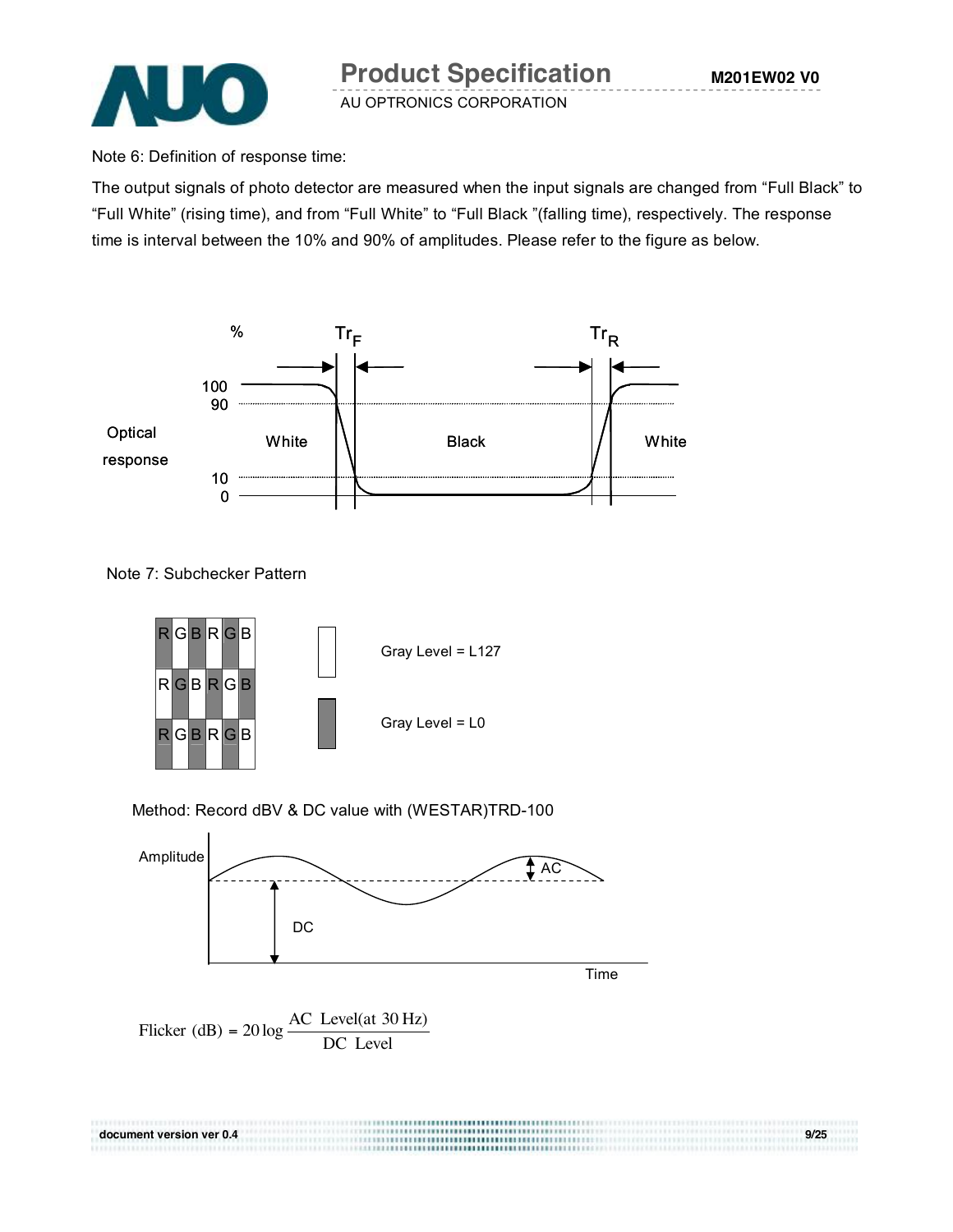

## **3. Functional Block Diagram**

The following diagram shows the functional block of the 20.1 inches wide Color TFT/LCD Module:



**document version ver 0.4** 10/25

**I/F + X-PCB**

**JAE FI-XB30SSL-HF15** 

| AE FI-XB30SSL-HF15 |  | $(2 \text{ pin})$ JST BHSR-02VS-1 |
|--------------------|--|-----------------------------------|
|                    |  | (5 pin) JST BHR-05VS-1            |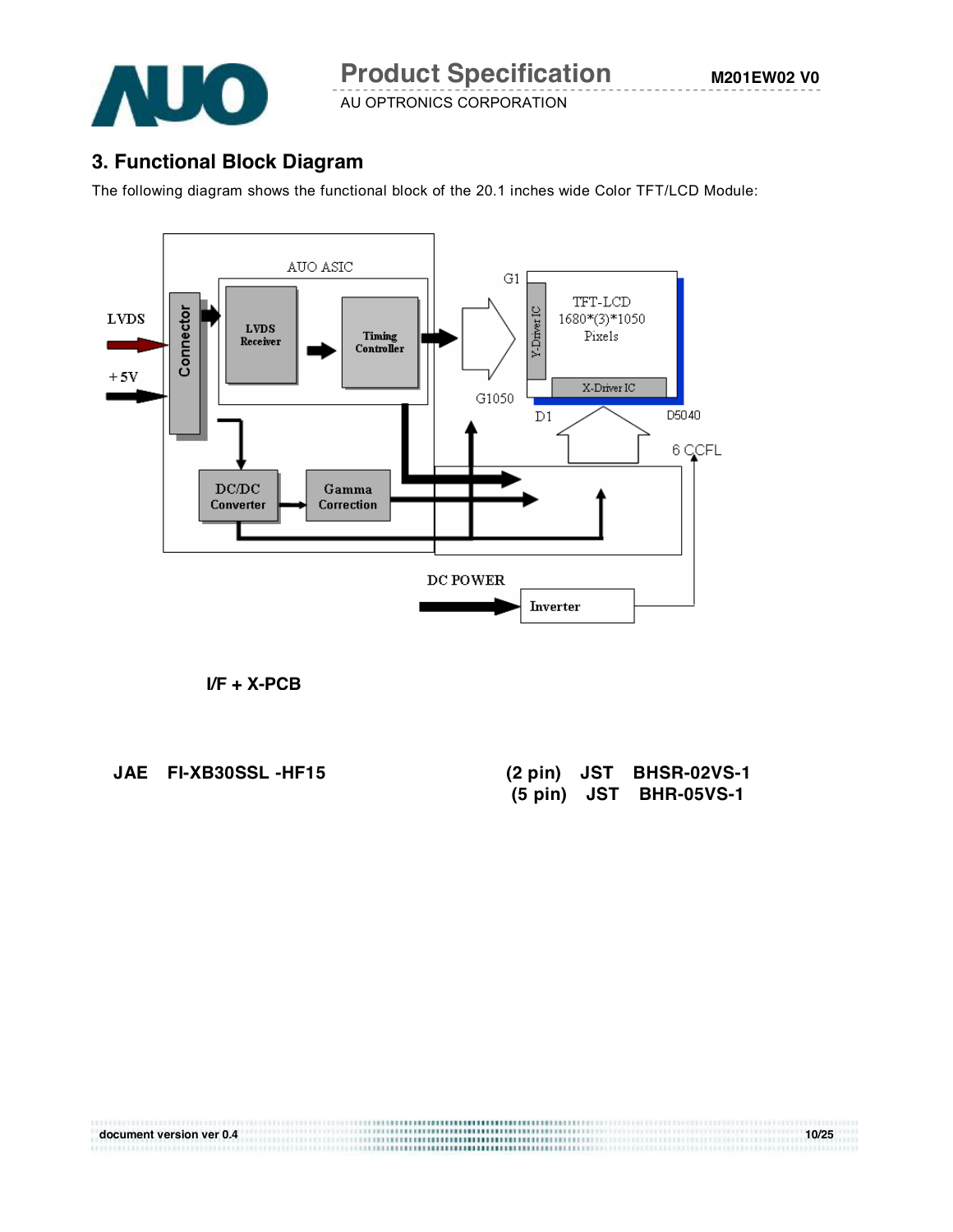

## **4. Absolute Maximum Ratings**

Absolute maximum ratings of the module is as following:

#### **4.1 TFT LCD Module**

| ltem            | Svmbol | Min  | Max | Unit   | <b>Conditions</b> |
|-----------------|--------|------|-----|--------|-------------------|
| Logic/LCD Drive | √lN    | ن.∪- |     | [Volt] | <b>Note 1.2</b>   |

#### **4.2 Backlight Unit**

| ltem              | <b>Symbol</b> | Min | Max | Unit     | <b>Conditions</b> |
|-------------------|---------------|-----|-----|----------|-------------------|
| CCFL<br>. Current | <b>ICFL</b>   | -   |     | [mA] rms | <b>Note 1,2</b>   |

#### **4.3 Absolute Ratings of Environment**

| Item                      | <b>Symbol</b> | Min   | Max   | Unit  | <b>Conditions</b> |
|---------------------------|---------------|-------|-------|-------|-------------------|
| <b>Operating Humidity</b> | HOP           |       | 90    | I%RH1 |                   |
| Storage Temperature       | TST           | $-20$ | $+60$ | [°C]  | Note 3            |
| Storage Humidity          | <b>HST</b>    |       | 90    | [%RH] |                   |

*Note 1:* With in Ta (25℃)

**Note 2:** Permanent damage to the device may occur if exceed maximum values

*Note 3:* For quality performance, please refer to AUO IIS (Incoming Inspection Standard).

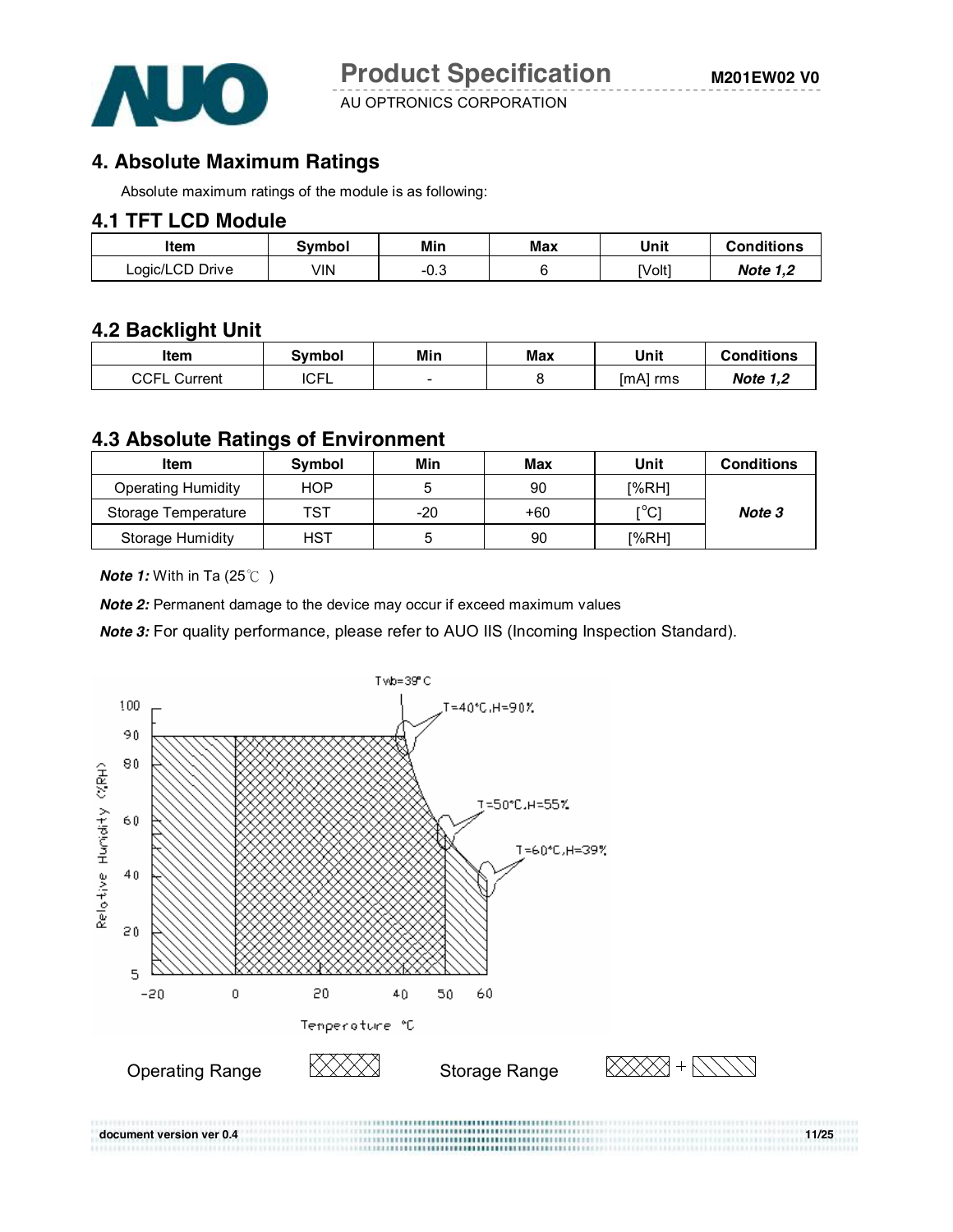

#### **5. Electrical characteristics**

## **5.1 TFT LCD Module**

#### **5.1.1 Power Specification**

Input power specifications are as follows;

| Symbol     | <b>Parameter</b>           | Min                      | <b>Typ</b> | <b>Max</b> | <b>Units</b> | <b>Condition</b>                      |
|------------|----------------------------|--------------------------|------------|------------|--------------|---------------------------------------|
| <b>VCC</b> | Logic/LCD Drive<br>Voltage | 4.5                      | 5          | 5.5        | [Volt]       | ±10%                                  |
| ICC        | VCC current                | $\overline{\phantom{0}}$ | TBD        | TBD        | [mA]         | Vin=5V, All Black Pattern,<br>at 60Hz |
| Irush      | <b>LCD Inrush Current</b>  | $\overline{\phantom{0}}$ | ۰          | 7          | [A]          | Note                                  |
| <b>PCC</b> | <b>VCC Power</b>           |                          | TBD        | TBD        | [Watt]       | Vin=5V, All Black Pattern,<br>at 60Hz |

*Note:* Measurement conditions:

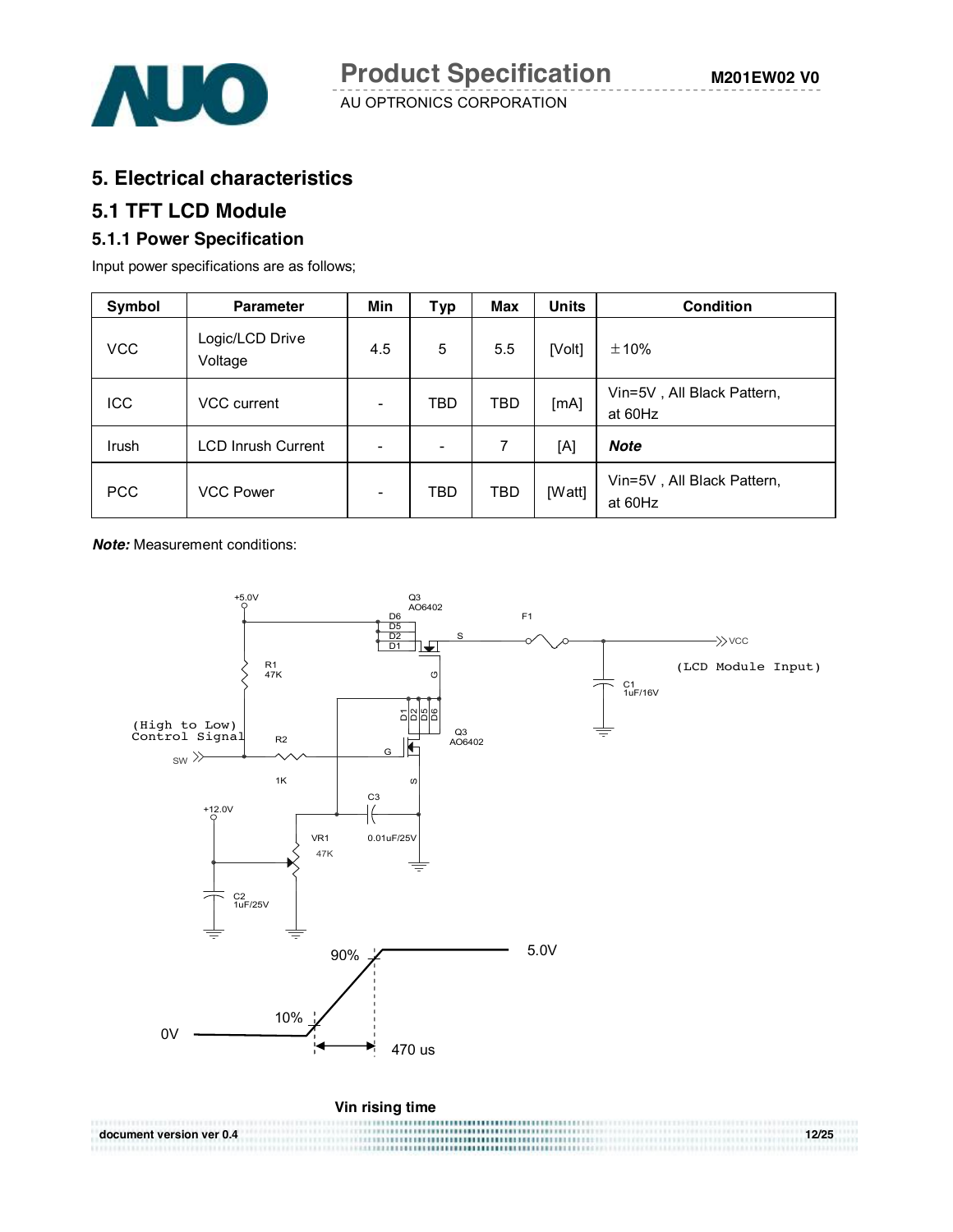

#### **5.1.2 Signal Electrical Characteristics**

Input signals shall be low or Hi-Z state when Vin is off It is recommended to refer the specifications of SN75LVDS82DGG (Texas Instruments) in detail.

Each signal characteristics are as follows;

| Symbol      | <b>Parameter</b>           | Min                      | Typ    | Max    | <b>Units</b> | <b>Condition</b>      |
|-------------|----------------------------|--------------------------|--------|--------|--------------|-----------------------|
|             | Differential Input High    |                          |        |        |              | $VICM = 1.2V$         |
| <b>VTH</b>  | Threshold                  | $\overline{\phantom{0}}$ | ۰      | $+100$ | [mV]         | <b>Note</b>           |
|             | Differential Input Low     |                          |        |        |              | $VICM = 1.2V$         |
| <b>VTL</b>  | <b>Threshold</b>           | $-100$                   |        |        | [mV]         | <b>Note</b>           |
| <b>VID</b>  | Input Differential Voltage | 100                      | 400    | 600    | [mV]         | Note                  |
|             | Differential Input Common  |                          | $+1.2$ | $+1.5$ | [V]          | VTH/VTL = $\pm$ 100MV |
| <b>VICM</b> | Mode Voltage               | $+1.0$                   |        |        |              | <b>Note</b>           |

*Note:* LVDS Signal Waveform



**document version ver 0.4 13/25**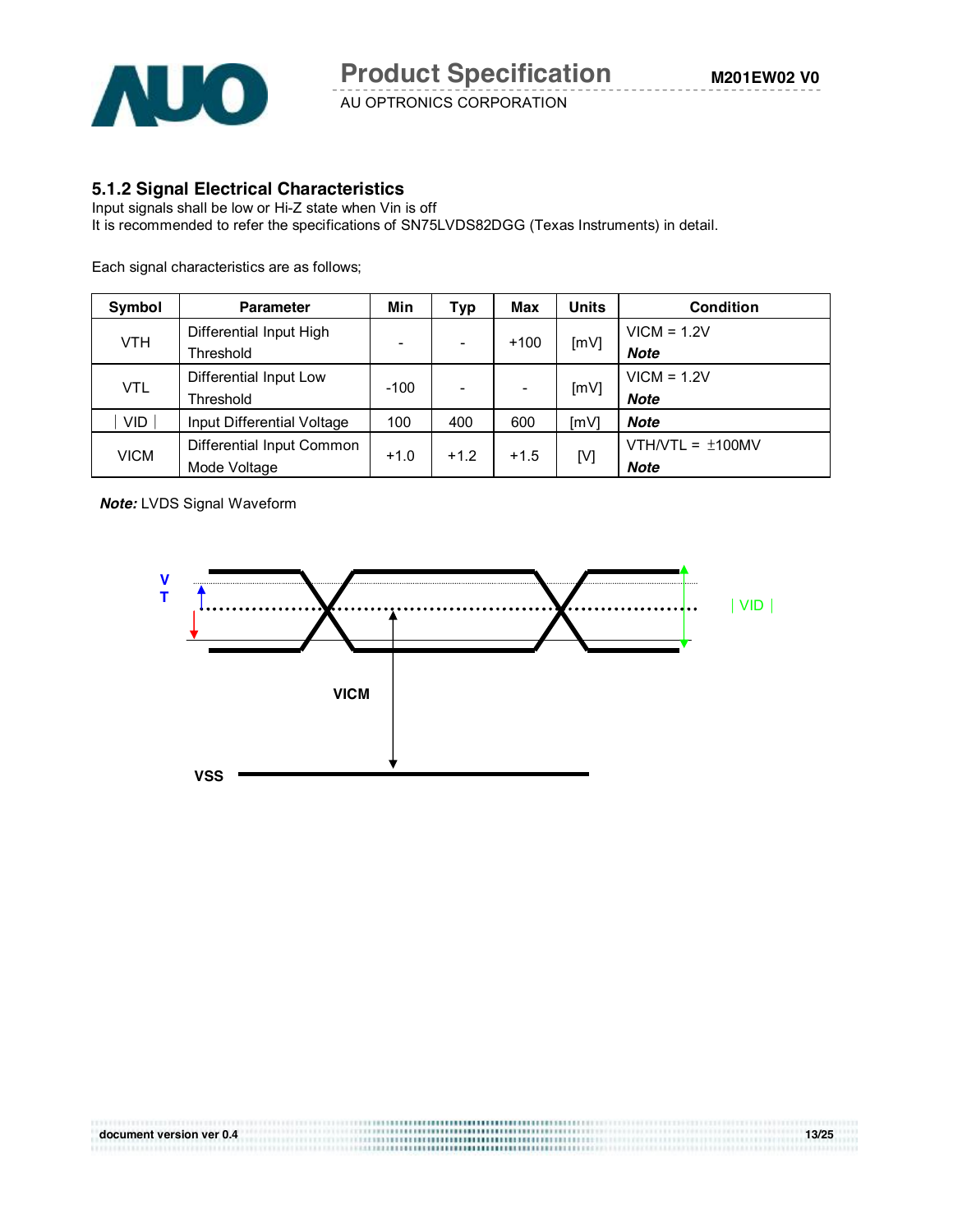

## **5.2 Backlight Unit**

Parameter guideline for CCFL Inverter

| Symbol                         | <b>Parameter</b>                                                    | Min.   | Typ.         | Max.                         | Unit          | <b>Condition</b>                 |
|--------------------------------|---------------------------------------------------------------------|--------|--------------|------------------------------|---------------|----------------------------------|
| <b>ISCFL</b>                   | CCFL standard current                                               | 5.5    | 6.0          | 6.5                          | [mA]<br>rms   | $(Ta=25^{\circ}C)$ Note 2        |
| <b>IRCFL</b>                   | CCFL operation range                                                | 4.0    | 6.0          | 7.0                          | [mA]<br>rms   | $(Ta=25^{\circ}C)$ <i>Note 2</i> |
| <b>FCFL</b>                    | <b>CCFL Frequency</b>                                               | 40     | 55           | 80                           | [KHz]         | (Ta=25 $^{\circ}$ C) Note 3,4    |
| <b>ViCFL</b><br>$(0^{\circ}C)$ | <b>CCFL Ignition Voltage</b><br>(End of the lamp wire<br>connector) | 1700   |              |                              | [Volt]<br>rms | $(Ta=0^{\circ}C)$<br>Note 5      |
| <b>ViCF</b><br>$(25^{\circ}C)$ | <b>CCFL Ignition Voltage</b><br>(End of the lamp wire<br>connector) | 1300   |              |                              | [Volt]<br>rms | (Ta= $25^{\circ}$ C) Note 5      |
| <b>VCFL</b>                    | <b>CCFL Operation Voltage</b>                                       | TBD    | 795<br>@ 6mA | TBD                          | [Volt]<br>rms | (Ta=25 $^{\circ}$ C) Note 6      |
| <b>PCFL</b>                    | CCFL Power consumption (for<br>reference)                           |        | 28.6         |                              | [Watt]        | (Ta=25 $^{\circ}$ C) Note 6      |
| <b>LTCFL</b>                   | <b>CCFL life Time</b>                                               | 50,000 | 60,000       | $\qquad \qquad \blacksquare$ | [Hour]        | $(Ta=25^{\circ}C)$               |

Note 1: Typ. are AUO recommended design points.

- \*1 All of characteristics listed are measured under the condition using the AUO test inverter.
- \*2 In case of using an inverter other than listed, it is recommended to check the inverter carefully. Sometimes, interfering noise stripes appear on the screen, and substandard luminance or flicker at low power may happen.
- \*3 In designing an inverter, it is suggested to check safety circuit very carefully. Impedance of CCFL, for instance, becomes more than 1 [M ohm] when CCFL is damaged.
- \*4 Generally, CCFL has some amount of delay time after applying kick-off voltage. It is recommended to keep on applying kick-off voltage for 1 [Sec] until discharge.
- \*5 Reducing CCFL current increases CCFL discharge voltage and generally increases CCFL discharge frequency. So all the parameters of an inverter should be carefully designed so as not to produce too much leakage current from high-voltage output of the inverter.
- Note 2: It should be employed the inverter which has "Duty Dimming", if IRCFL is less than 4mA.
- Note 3: CCFL discharge frequency should be carefully determined to avoid interference between inverter and TFT LCD.
- Note 4: The frequency range will not affect to lamp life and reliability characteristics.
- Note 5: CCFL inverter should be able to give out a power that has a generating capacity of over 1,500 voltage. Lamp units need 1,500 voltage minimum for ignition.
- Note 6: The variance of CCFL power consumption is ±10%. Calculator value for reference (ISCFL × VCFL  $\times$  6 = PCFL)

| 14/25 |
|-------|
|       |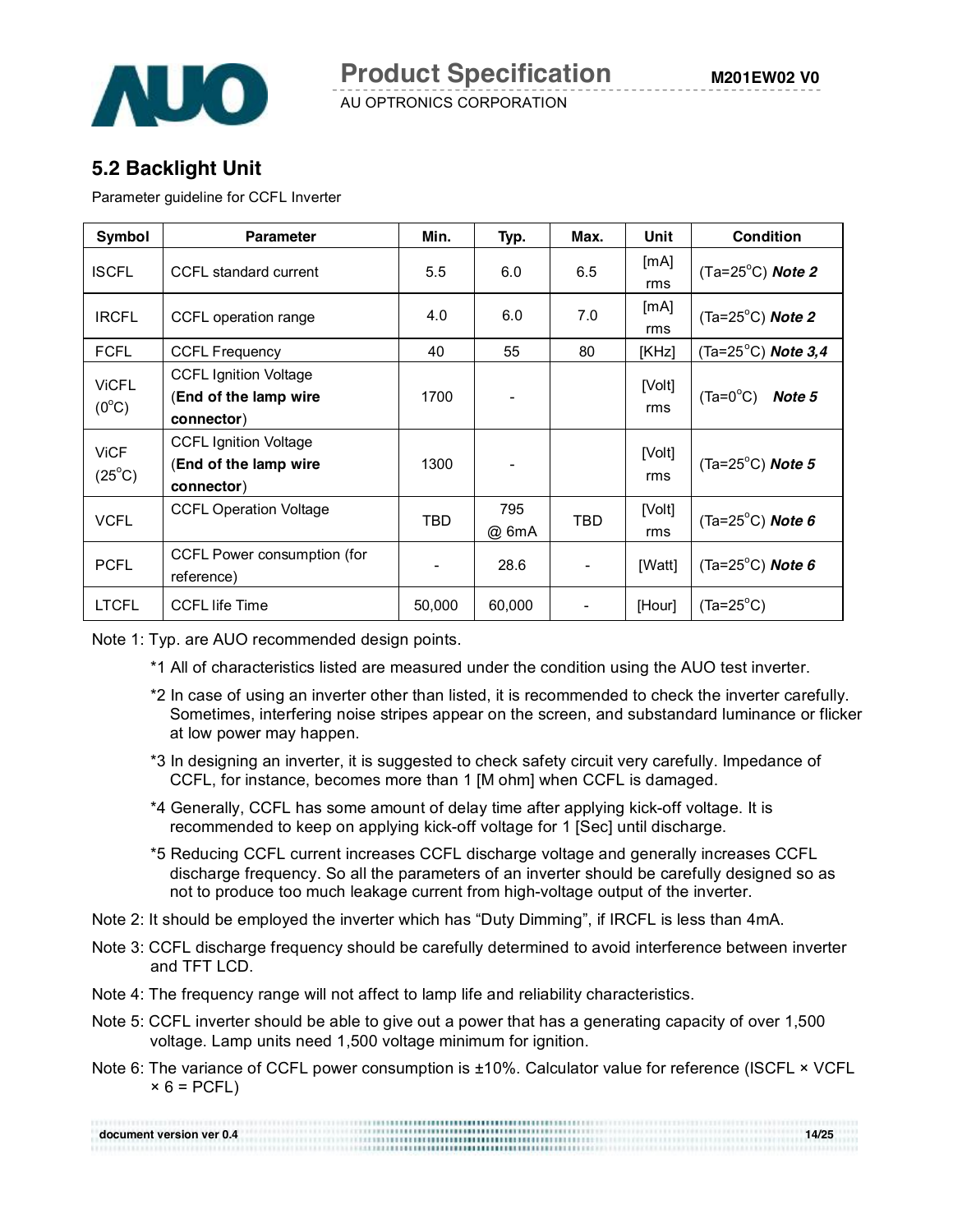

## **6. Signal Characteristic**

## **6.1 Pixel Format Image**

Following figure shows the relationship of the input signals and LCD pixel format.



## **6.2 The input data format**



**Note 1:** R/G/B data 7:MSB, R/G/B data 0:LSB O = "First Pixel Data" E = "Second Pixel Data"

**document version ver 0.4** 15/25 **15/25**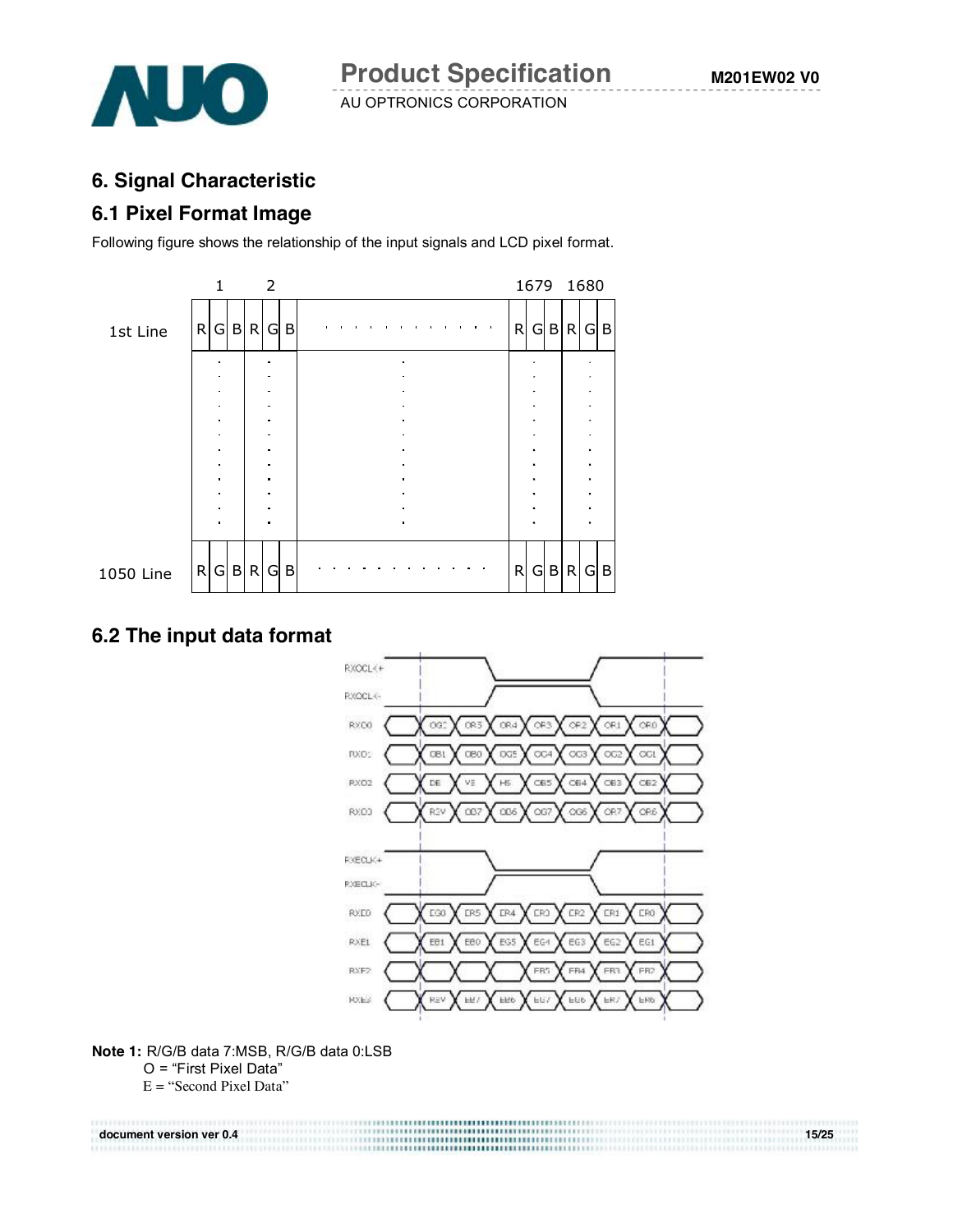



## **6.3 Signal Description**

The module using one LVDS receiver SN75LVDS82(Texas Instruments) or compatible. LVDS is a differential signal technology for LCD interface and high speed data transfer device. Transmitter shall be SN75LVDS83(negative edge sampling) or compatible **.** The first LVDS port(RxOxxx) transmits odd pixels while the second LVDS port(RxExxx) transmits even pixels.

| PIN#            | <b>SIGNAL NAME</b> | <b>DESCRIPTION</b>                                                       |
|-----------------|--------------------|--------------------------------------------------------------------------|
| $\overline{1}$  | RxO0-              | Negative LVDS differential data input (Odd data)                         |
| $\overline{2}$  | $RxO0+$            | Positive LVDS differential data input (Odd data)                         |
| 3               | RxO1-              | Negative LVDS differential data input (Odd data)                         |
| $\overline{4}$  | RxO1+              | Positive LVDS differential data input (Odd data)                         |
| $5\phantom{.0}$ | RxO2-              | Negative LVDS differential data input (Odd data, H-Sync.V-Sync.DSPTMG)   |
| 6               | RxO <sub>2</sub> + | Positive LVDS differential data input (Odd data, H-Sync, V-Sync, DSPTMG) |
| $\overline{7}$  | GND.               | Power Ground                                                             |
| $\overline{8}$  | RxOC-              | Negative LVDS differential clock input (Odd clock)                       |
| 9               | RxOC+              | Positive LVDS differential clock input (Odd clock)                       |
| 10              | RxO3-              | Negative LVDS differential data input (Odd data)                         |
| 11              | RxO3+              | Positive LVDS differential data input (Odd data)                         |
| 12              | RxE0-              | Negative LVDS differential data input (Even clock)                       |
| 13              | RxE0+              | Positive LVDS differential data input (Even data)                        |
| <u> 14</u>      | <b>GND</b>         | Power Ground                                                             |
| 15              | RxE <sub>1</sub> - | Positive LVDS differential data input (Even data)                        |
| 16              | RxE1+              | Negative LVDS differential data input (Even data)                        |
| 17              | <b>GND</b>         | Power Ground                                                             |
| 18              | RxE2-              | Negative LVDS differential data input (Even data)                        |
| 19              | RxE2+              | Positive LVDS differential data input (Even data)                        |
| 20              | RxEC-              | Negative LVDS differential clock input (Even clock)                      |
| 21              | RxEC+              | Positive LVDS differential clock input (Even clock)                      |
| 22              | RxE3-              | Negative LVDS differential data input (Even data)                        |
| 23              | RxE3+              | Positive LVDS differential data input (Even data)                        |
| 24              | <b>GND</b>         | Power Ground                                                             |
| 25              | GND                | Power Ground                                                             |
| 26              | NC.                | No contact (For AUO test only)                                           |
| 27              | <b>GND</b>         | Power Ground                                                             |
| 28              | <b>VCC</b>         | +5.0V Power Supply                                                       |
| 29              | VCC                | +5.0V Power Supply                                                       |
| 30              | VCC                | +5.0V Power Supply                                                       |

**document version ver 0.4** 16/25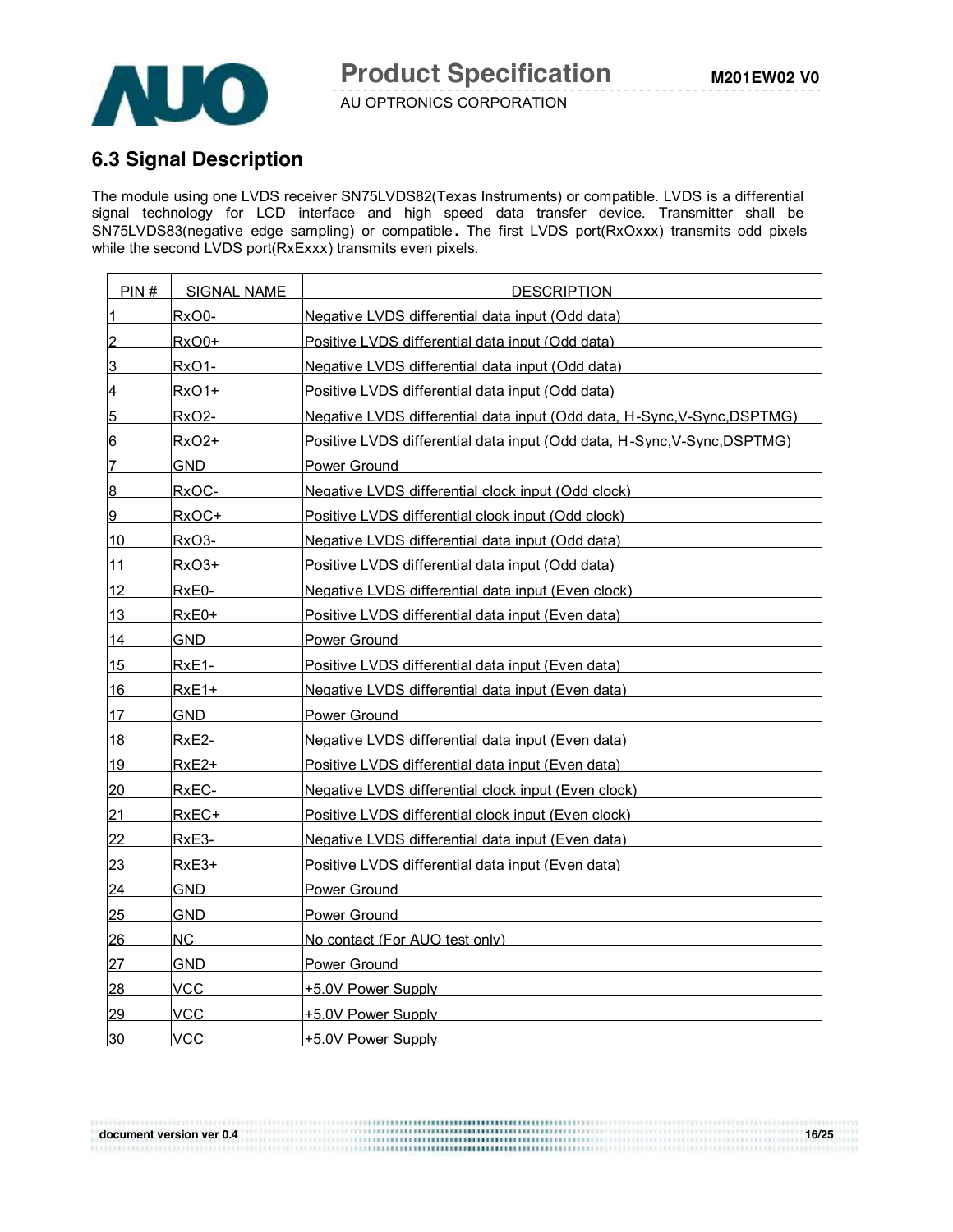

**Note1:** Start from left side



**Note2:** Input signals of odd and even clock shall be the same timing.

## **6.4 Timing Characteristics**

#### **6.4.1 Timing Characteristics**

Basically, interface timings described here is not actual input timing of LCD module but output timing of SN75LVDS82DGG (Texas Instruments) or equivalent.

| <b>Signal</b>       | <b>Item</b>     | <b>Symbol</b>            | Min  | <b>Typ</b> | Max   | Unit       |
|---------------------|-----------------|--------------------------|------|------------|-------|------------|
|                     | Period          | Tv                       | 1058 | 1066       | 2048  | Th         |
| Vertical<br>Section | Active          | Tdisp(v)                 | 1050 | 1050       | 1050  | Th         |
|                     | Blanking        | $Tbp(v) + Tfp(v) + PWvs$ | 8    | 16         | 998   | Th         |
|                     | Period          | Th                       | 880  | 1128       | 2408  | Tclk       |
| Horizontal          | Active          | Tdisp(h)                 | 840  | 840        | 840   | Tclk       |
| Section             | <b>Blanking</b> | $Tbp(h) + Tfp(h) + PWhs$ | 40   | 288        | 1208  | Tclk       |
|                     | Period          | Tclk                     | 12.3 | 13.86      | 16.67 | ns         |
| <b>Clock</b>        | Frequency       | Freq                     | 60   | 72.1       | 81    | <b>MHz</b> |
| Frame rate          | Frame rate      | F                        | 55   | 60         | 75    | Hz         |

**document version ver 0.4** 17/25

**Note** : DE mode only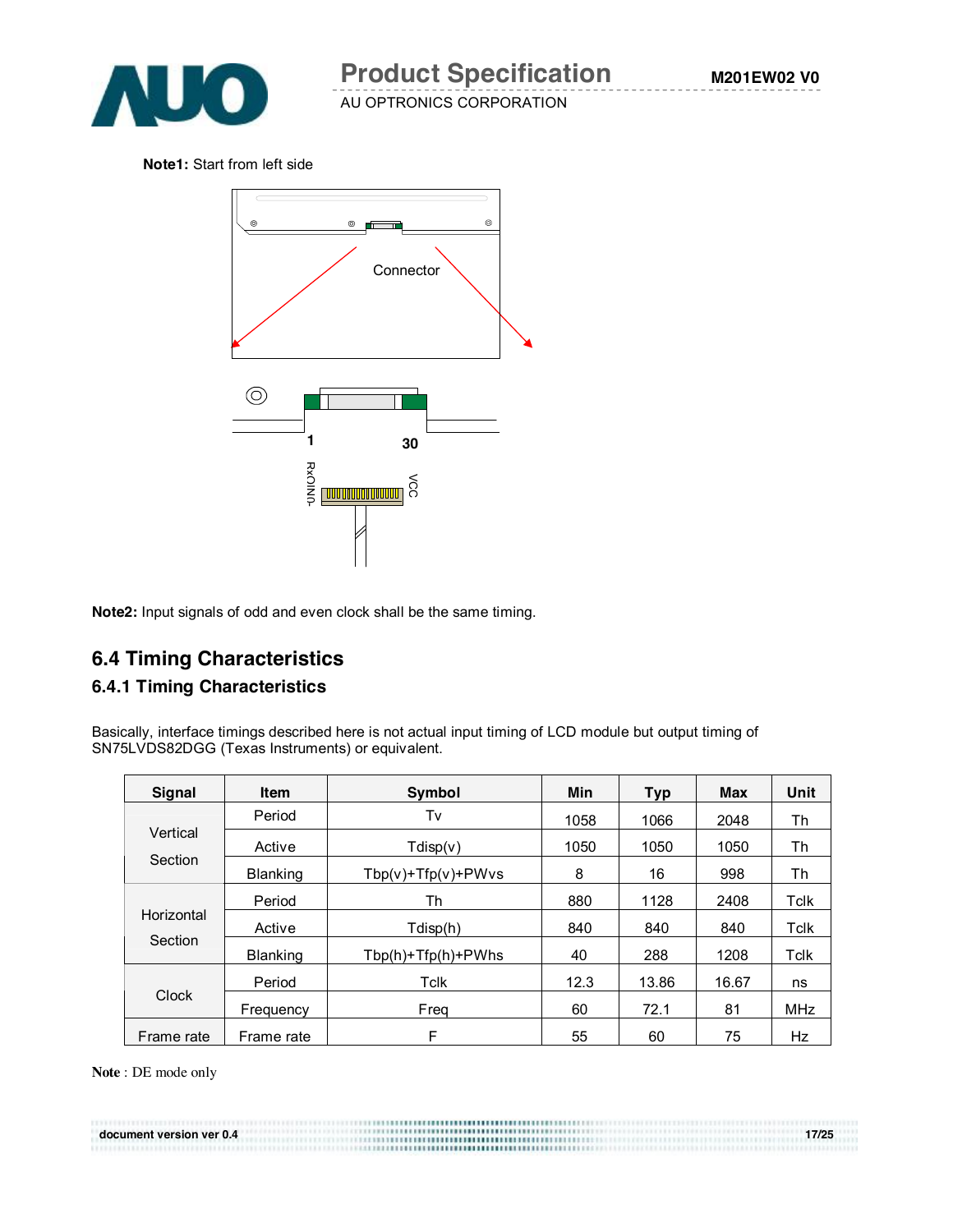

#### **M201EW02 V0**

#### **6.4.2Timing diagram**

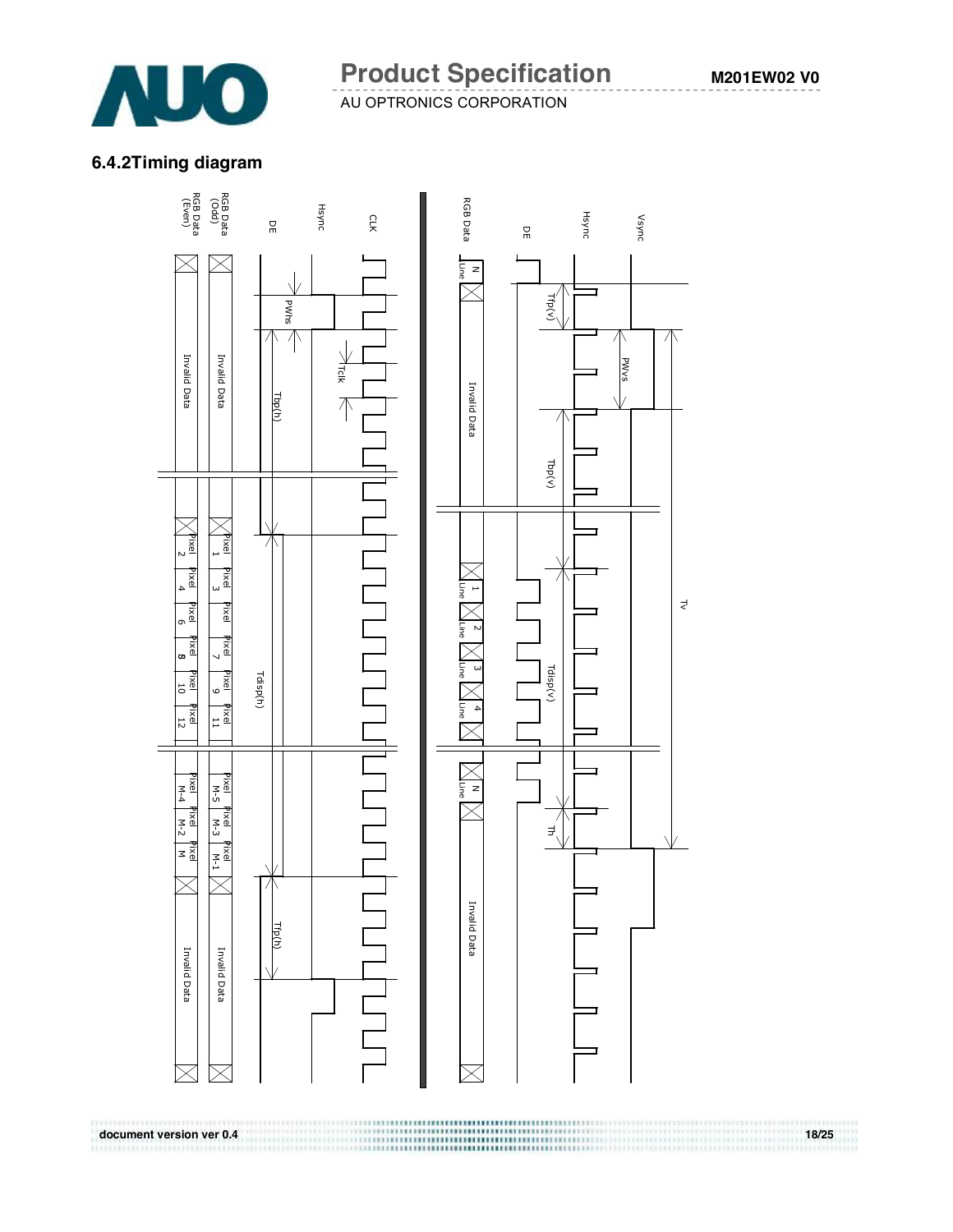

## **6.5 Power ON/OFF Sequence**

Vin power and lamp on/off sequence is as follows. Interface signals are also shown in the chart. Signals from any system shall be Hi-Z state or low level when Vin is off.



| Symbol |      | Unit                     |                          |      |  |
|--------|------|--------------------------|--------------------------|------|--|
|        | Min  | Max<br><b>Typ</b>        |                          |      |  |
| Τ1     | 0.5  | -                        | 10                       | [ms] |  |
| T2     | 0.5  | 40                       | 50                       | [ms] |  |
| T3     | 200  | -                        | ۰                        | [ms] |  |
| T4     | 200  | $\overline{\phantom{0}}$ | -                        | [ms] |  |
| T5     | 0.5  | 16                       | 50                       | [ms] |  |
| T6     |      | -                        | 100                      | [ms] |  |
| T7     | 1000 |                          | $\overline{\phantom{a}}$ | [ms] |  |

**document version ver 0.4** 19/25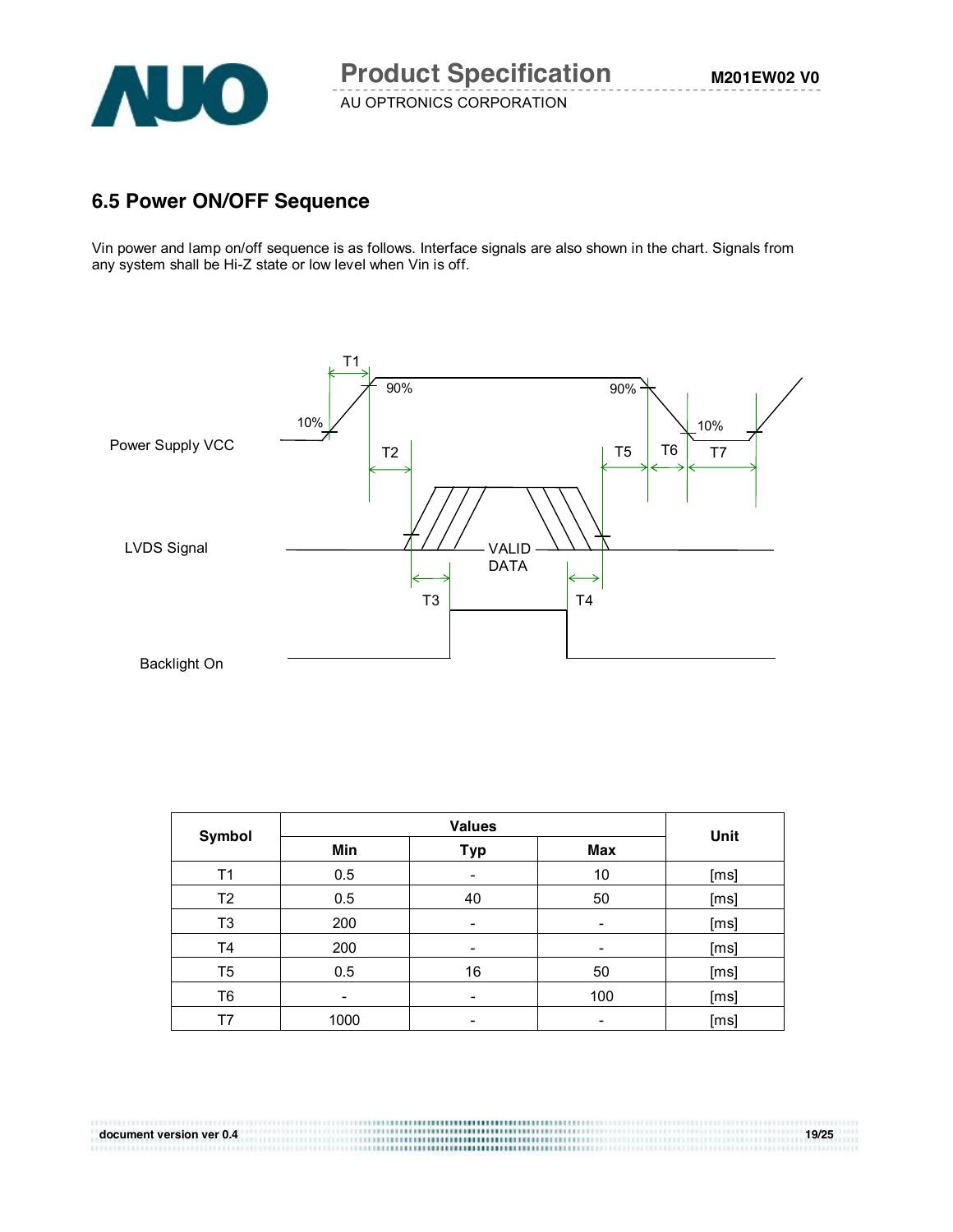

**7. Connector & Pin Assignment**

Physical interface is described as for the connector on module. These connectors are capable of accommodating the following signals and will be following components.

# **7.1 TFT LCD Module**

#### **7.1.1 Connector**

| <b>Connector Name / Designation</b> | Interface Connector / Interface card |
|-------------------------------------|--------------------------------------|
| <b>Manufacturer</b>                 | JAE or compatible                    |
| <b>Type Part Number</b>             | FI-XB30SSL-HF15                      |
| <b>Mating Housing Part Number</b>   | <b>FI-X30S-H</b>                     |

#### **7.1.2 Pin Assignment**

| Pin#           | <b>Signal Name</b> | Pin#           | <b>Signal Name</b> |
|----------------|--------------------|----------------|--------------------|
| $\mathbf 1$    | RxO0-              | $\overline{2}$ | RxO0+              |
| 3              | RxO1-              | 4              | RxO1+              |
| 5              | RxO <sub>2</sub> - | 6              | RxO2+              |
| $\overline{7}$ | <b>GND</b>         | 8              | RxOC-              |
| 9              | RxOC+              | 10             | RxO3-              |
| 11             | RxO3+              | 12             | RxE0-              |
| 13             | RxE0+              | 14             | <b>GND</b>         |
| 15             | RxE1-              | 16             | RxE1+              |
| 17             | <b>GND</b>         | 18             | RxE2-              |
| 19             | RxE <sub>2+</sub>  | 20             | RxEC-              |
| 21             | RxEC+              | 22             | RxE3-              |
| 23             | RxE3+              | 24             | <b>GND</b>         |
| 25             | <b>GND</b>         | 26             | <b>NC</b>          |
| 27             | <b>GND</b>         | 28             | <b>VCC</b>         |
| 29             | <b>VCC</b>         | 30             | <b>VCC</b>         |

**document version ver 0.4 20/25**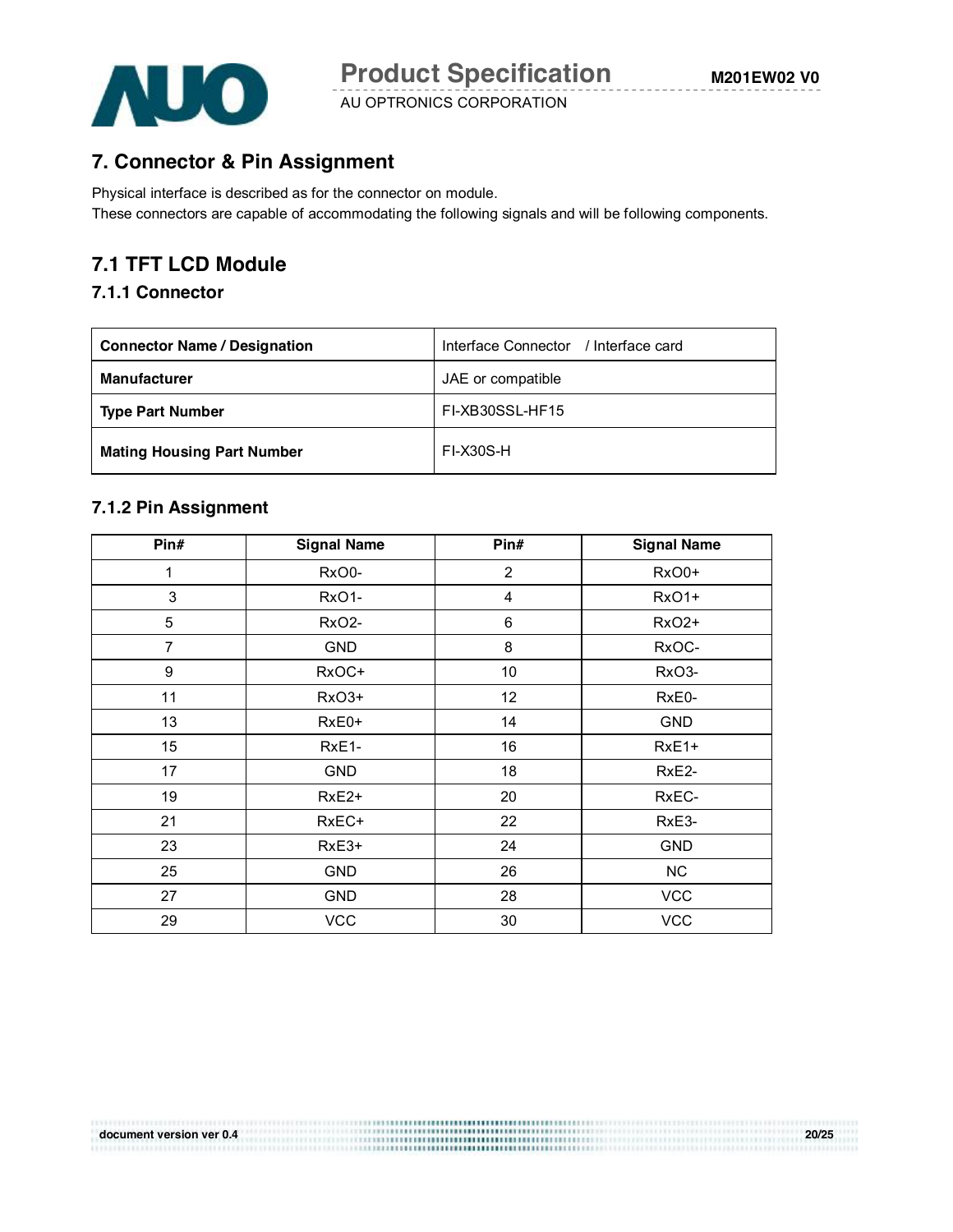

## **7.2 Backlight Unit**

| <b>Connector Name / Designation</b> | Lamp Connector / Backlight lamp                         |
|-------------------------------------|---------------------------------------------------------|
| <b>Manufacturer</b>                 | JST                                                     |
| <b>Type Part Number</b>             | BHSR-02VS-1 (CN3/CN4)<br>BHR-05VS-1 (CN2/CN5)           |
| <b>Mating Type Part Number</b>      | SM02B-BHSS-1-TB (2pin)<br>SM04 (9-E2) B-BHS-1-TB (5pin) |

#### **7.2.1 Signal for Lamp connector**

|       | <b>Connector No.</b> | Pin No.                 | Color        | <b>Function</b>       |
|-------|----------------------|-------------------------|--------------|-----------------------|
|       | CN <sub>2</sub>      |                         | Pink         | High Voltage (Lamp 1) |
|       |                      | $\overline{2}$          | Sky Blue     | High Voltage (Lamp 2) |
|       |                      | 3                       | NC.          | NC.                   |
| Upper |                      | $\overline{4}$          | <b>Black</b> | Low Voltage (Lamp 1)  |
|       |                      | 5                       | Dark Blue    | Low Voltage (Lamp 2)  |
|       | CN <sub>3</sub>      | 1                       | White        | High Voltage (Lamp 3) |
|       |                      | $\overline{2}$          | White        | Low Voltage (Lamp 3)  |
| Lower | CN <sub>4</sub>      | 1                       | White        | High Voltage (Lamp 4) |
|       |                      | $\overline{2}$          | White        | Low Voltage (Lamp 4)  |
|       | CN <sub>5</sub>      | 1                       | Pink         | High Voltage (Lamp 6) |
|       |                      | $\overline{2}$          | Sky Blue     | High Voltage (Lamp 5) |
|       |                      | 3                       | NC.          | NC                    |
|       |                      | $\overline{\mathbf{4}}$ | <b>Black</b> | Low Voltage (Lamp 6)  |
|       |                      | 5                       | Dark Blue    | Low Voltage (Lamp 5)  |

**document version ver 0.4 21/25**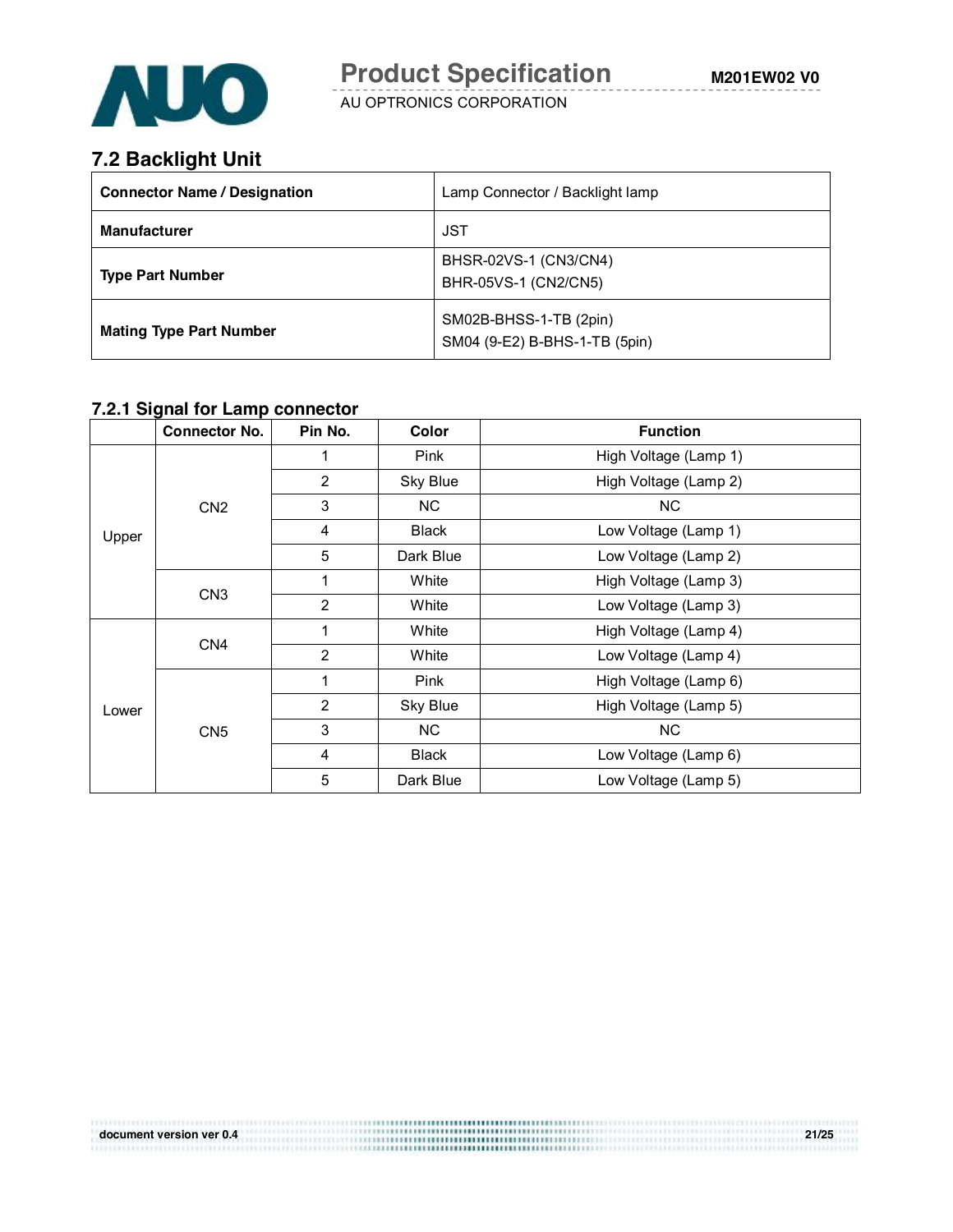

## **8. Reliability**

Reliability test condition

| <b>Items</b>                             | <b>Required Condition</b>                                                                                                      | <b>Note</b> |
|------------------------------------------|--------------------------------------------------------------------------------------------------------------------------------|-------------|
| Temperature Humidity Bias (THB)          | Ta= 50℃, 80%RH, 300hours                                                                                                       |             |
| High Temperature Operation (HTO)         | Ta= 50℃, 50%RH, 300hours                                                                                                       |             |
| Low Temperature Operation (LTO)          | Ta= $0^{\circ}$ C, 300 hours                                                                                                   |             |
| High Temperature Storage (HTS)           | Ta= $60^{\circ}$ C, 300 hours                                                                                                  |             |
| Low Temperature Storage (LTS)            | Ta= $-20^{\circ}$ C, 300 hours                                                                                                 |             |
| <b>Vibration Test</b><br>(Non-operation) | Acceleration: 1.5 G<br>Wave: Random<br>Frequency: 10 - 200 - 10 Hz<br>Sweep: 30 Minutes each Axis (X, Y, Z)                    |             |
| <b>Shock Test</b><br>(Non-operation)     | Acceleration: 50 G<br>Wave: Half-sine<br>Active Time: 20 ms<br>Direction: $\pm X$ , $\pm Y$ , $\pm Z$ (one time for each Axis) |             |
| Drop Test                                | Height: 60 cm, package test                                                                                                    |             |
| Thermal Shock Test (TST)                 | $-20^{\circ}$ C/30min, 60 $\circ$ C/30min, 100 cycles                                                                          | 1           |
| On/Off Test                              | On/10sec, Off/10sec, 30,000 cycles                                                                                             |             |
|                                          | Contact Discharge: ± 8KV, 150pF(330Ω) 1sec,<br>8 points, 25 times/ point.                                                      |             |
| ESD (ElectroStatic Discharge)            | Air Discharge: $\pm$ 15KV, 150pF(330 $\Omega$ ) 1sec<br>8 points, 25 times/ point.                                             | 2           |
| <b>Altitude Test</b>                     | Operation: 10,000 ft                                                                                                           |             |

- Note 1: The TFT-LCD module will not sustain damage after being subjected to 100 cycles of rapid temperature change. A cycle of rapid temperature change consists of varying the temperature from -20℃ to 60℃, and back again. Power is not applied during the test. After temperature cycling, the unit is placed in normal room ambient for at least 4 hours before power on.
- Note 2: According to EN61000-4-2 , ESD class B: Some performance degradation allowed. No data lost. Self-recoverable. No hardware failures.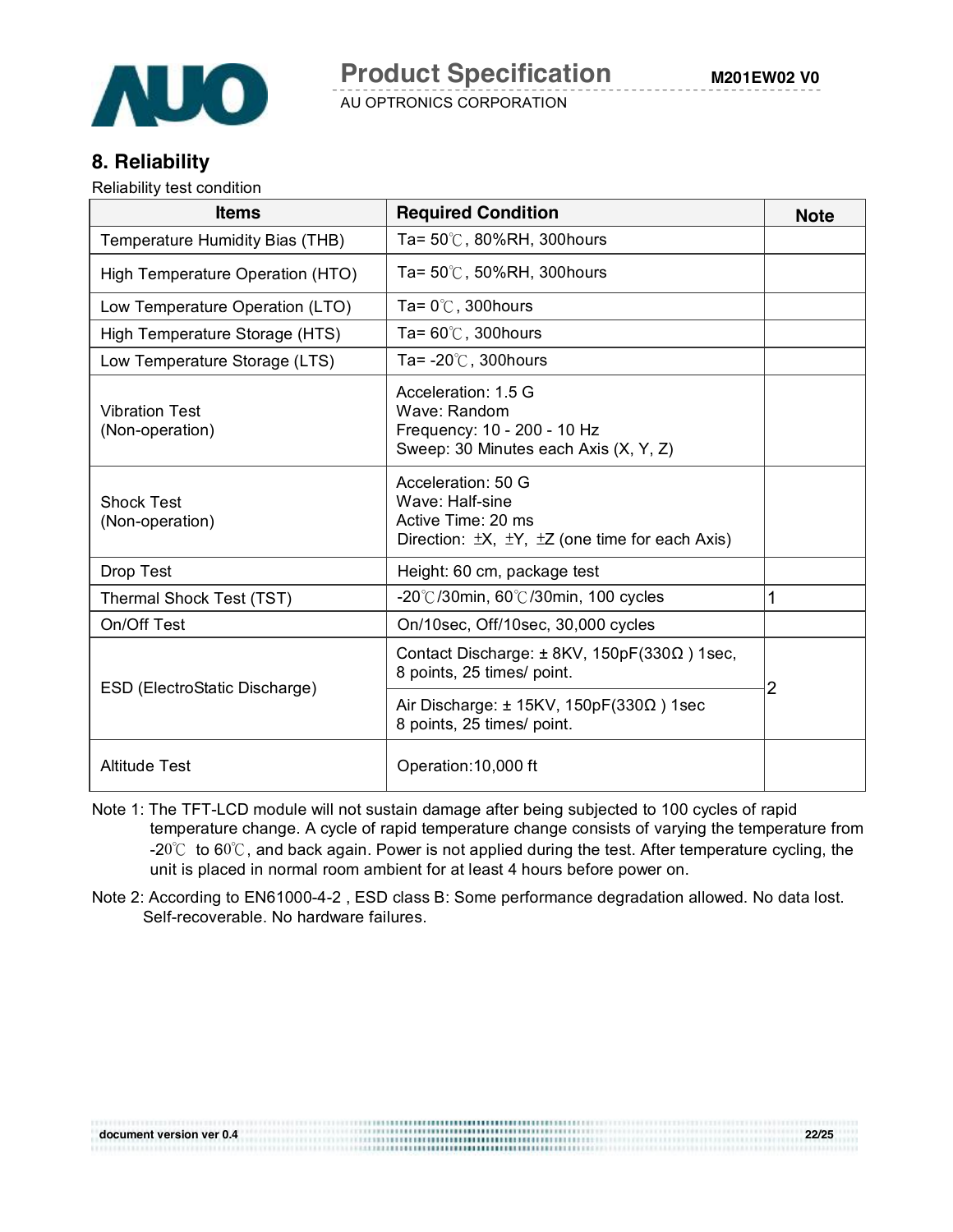

**M201EW02 V0**

AU OPTRONICS CORPORATION

#### **9 Shipping Label**

The label is on the panel as shown below:



**document version ver 0.4 23/25**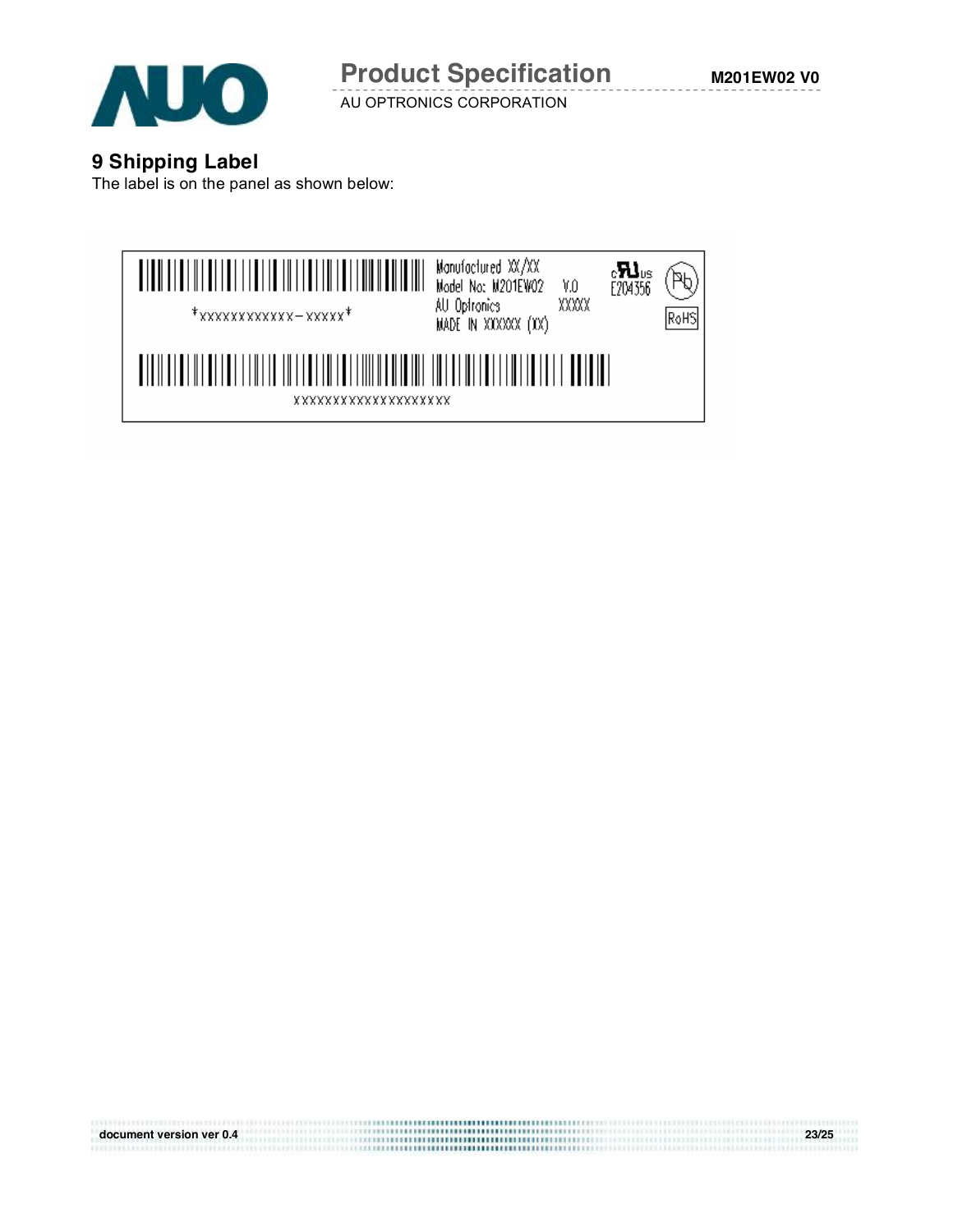

**M201EW02 V0**

AU OPTRONICS CORPORATION

# **10. Mechanical Characteristics**



**document version ver 0.4 24/25**